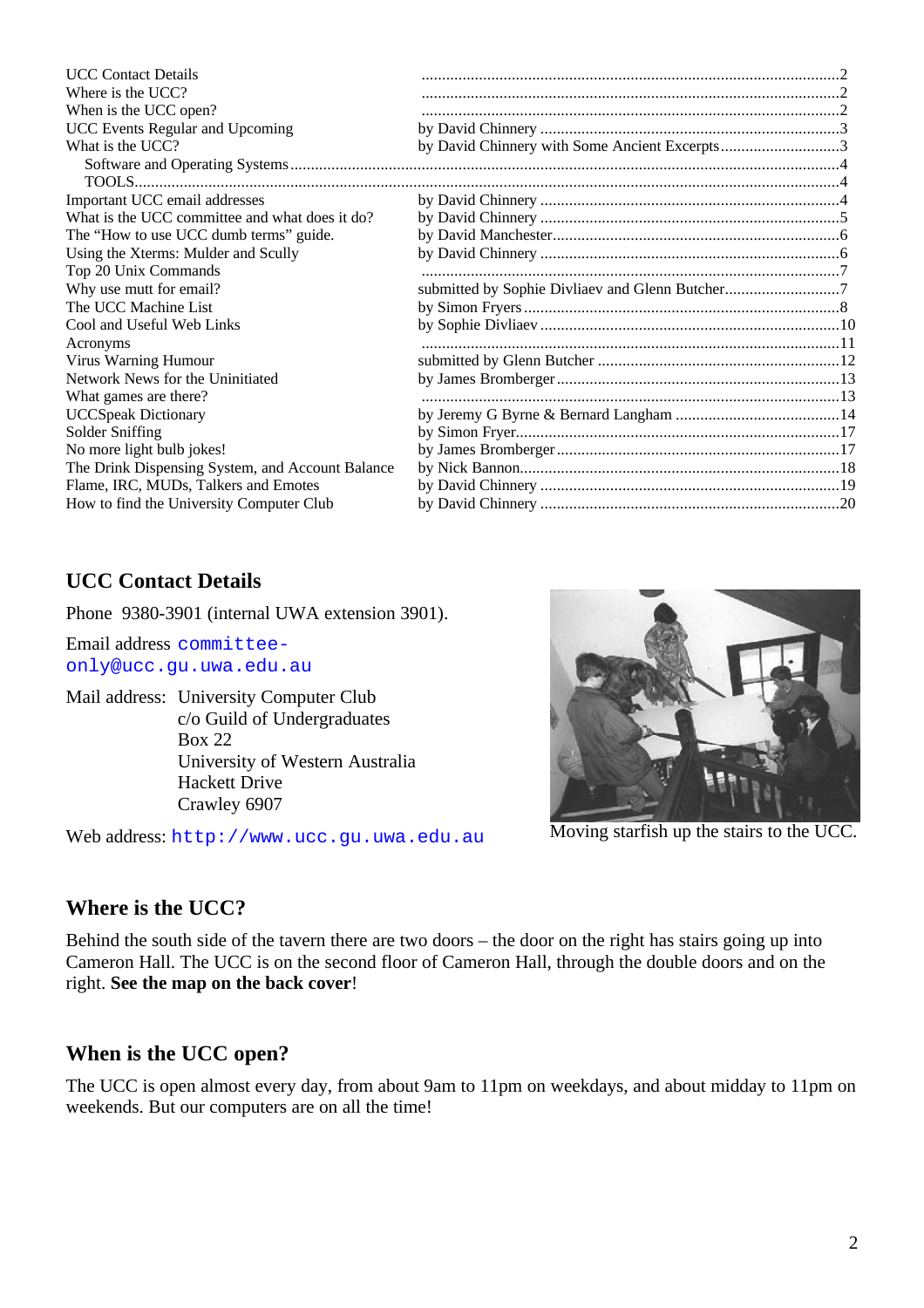# **UCC Events Regular and Upcoming by David Chinnery**

Every Friday night is pizza night! We order pizza from Pizza Hut about 7:30pm. If you're in the UCC, someone will come around and ask if you want pizza.

# **List of upcoming UCC events:**

• **O'Day Quake and More!** February 20<sup>th</sup>, at the UCC in the evening. Members of the club will be bringing in their computers for people to play Quake and other multi-user games on.

**UCC and UniSFA Party** February 20<sup>th</sup>, at 83B Winthrop Avenue. This is the party in the evening after O'Day's events. Freshers are welcome. See the X on the map opposite.

• **Freshers' Welcome** March 6<sup>th</sup>, starting 7pm, at the UCC There will be cheap pizza, computer games, and people to talk to! In addition we'll be raffling off Apple T-shirts, Sun Java mugs, Microsoft Publisher and more! All members get one raffle ticket free. Be there to win win win!!!



• **Annual General Meeting** March 20<sup>th</sup>, 1pm-2pm, at the Guild Council Meeting Room. Elections and annual report on the clubs activities and finances. The Guild Council Meeting Room is on the second floor of guild at the north end, people will head over from UCC at about 12:55pm.

| $\bullet$ | <b>Minigolf</b>           | Golf for goblins. Rampaging near you in April.                     |
|-----------|---------------------------|--------------------------------------------------------------------|
|           | • Computer Games Night    | Destroy the planet UCC style in May.                               |
|           | • Video Night             | Stay up late watching the special effects! June.                   |
|           | • UCC Pub Crawl           | July is the time to relax after exams.                             |
|           | • Board Games Night       | Weary eyes must rest, get back to real life entertainment. August. |
|           | • Zone 3 Midnight To Dawn | Time to mow down lots of UCCans with Lasers. September.            |

# **What is the UCC? by David Chinnery with Some Ancient Excerpts**

The UCC is a sentient collective of individuals interested in computers. Beyond computers, there is pizza, beyond pizza is Coca-Cola, Jolt, Viper and Red-eye … with ancient gadgets that still work (on a good day after much tinkering).

The environment is tidy resistant. Cautious exploration reveals tomes of lore most ancient… the odd eight inch disk drive may surface with a predatory lurking behind its camouflaged deathbed. This is the first and last time you will wonder whether dead soldering irons have an after life. Yes, Silicon Heaven does exist!

For the unbabbling, strange text games or indeed games with graphics (boo hiss!) may be found. Pizza nights are every Friday, games nights surface more rarely, and other strange events lurk on the heathen calendar.

So grab your sonic screwdriver, wipe the sweat off your brow, and stride boldly forth where no mouse has gone before.

## **Ok, so what actually is the UCC?**

The UCC was founded in 1974 to promote awareness of computer science and to provide students with computer facilities that would normally be inaccessible. We have pizza Friday nights, and a drinks machine - you dispense soft drinks electronically. We have monthly social events: computer games nights, Zone 3 midnight-to-dawn, robotics, and movies.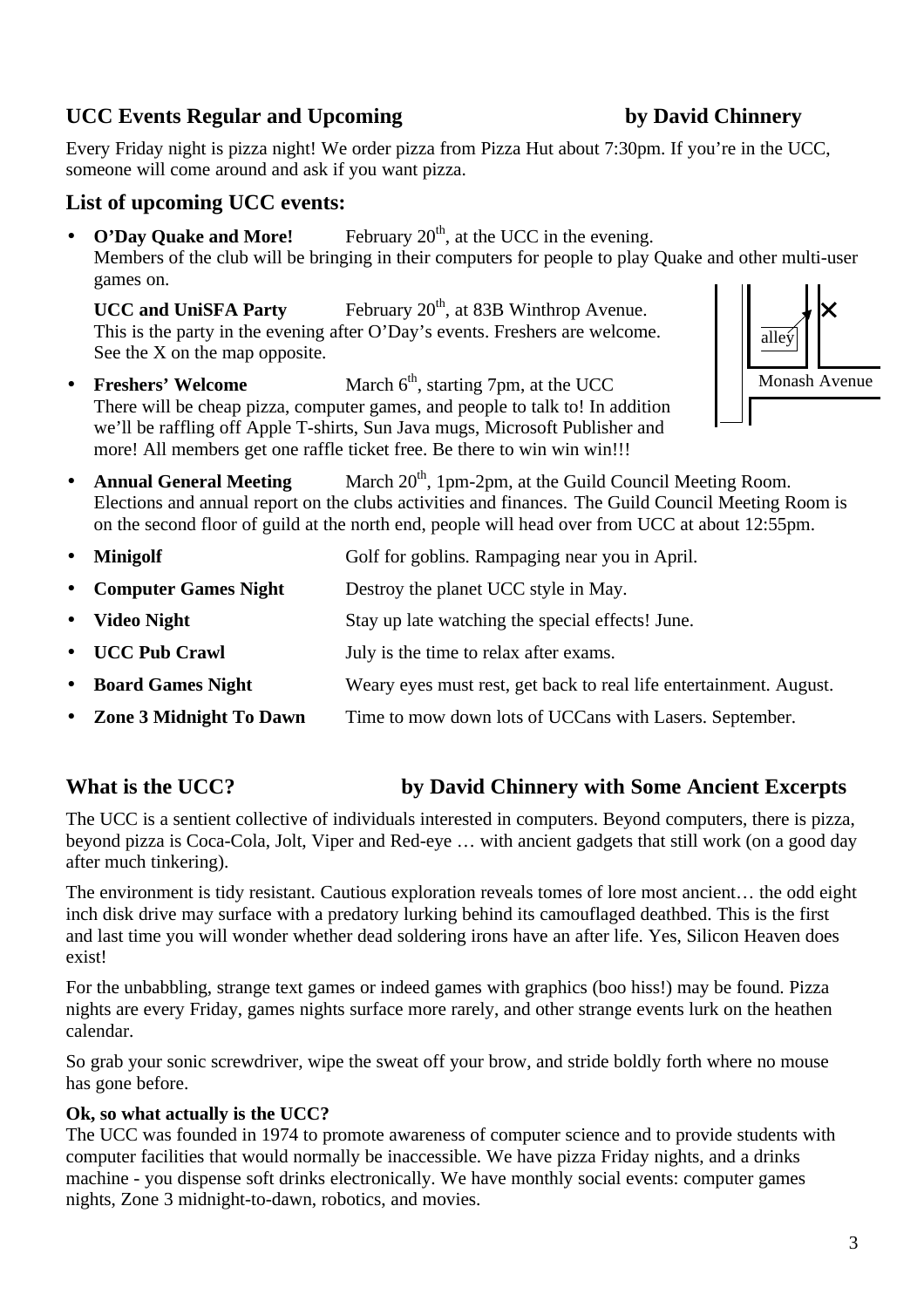There is an electronic list for discussion of software, hardware, languages ... Check out http://www.ucc.qu.uwa.edu.au and members can set up their own web pages.

Chat on IRC, kill people internationally over MUDs (Multi User Dungeons), blast people in Perth across your screen (QUAKE!), and read network news - it has many topics ranging from gardening to sex!

## **Software and Operating Systems**

There are various computers networked: a Sun SPARC, several Macs running MacOS, a Pentium clone running Linux, a VAX, and a NeXT running NeXTStep (the precursor to Rhapsody).

If you speak C, Pascal, LISP, PROLOG, 68000, 8086, ADA, FORTH, BASIC, LOGO, FORTRAN, or Java you're sure to find an UCCan to talk to. The club has considerable experience with both hardware and software, knowledgeable members are always willing to help with projects.

Our ftp daemon is the wu-ftpd version and we run CERN's web http daemon.

## **TOOLS**

There are tools for destroying (fixing) computers - soldering irons, a digital oscilloscope, screwdrivers, resistors, multimeters, and plenty of cables. If however you prefer brute force, we also have a drill, jigsaw, hammer, files, hacksaw, chisels and more!

## **Important UCC email addresses by David Chinnery**

## listserv@gu.uwa.edu.au

This is the email address to mail if you want to join any of the UCC mailing lists. To subscribe to a UCC mailing list email this address, with the subject 'subscribe  $\langle$  mailing list $\rangle$   $\langle$  real name $\rangle$ '.

To unsubscribe from a UCC mailing list email this address with the subject 'unsubscribe  $\langle$ mailing list $\rangle$ '.

## ucc@gu.uwa.edu.au

The UCC mailing list is for discussion of any matters pertaining to computers, hardware, programming, the UCC, social events, and other things too! To subscribe, send email to

listserv@ucc.gu.uwa.edu.au with the subject: subscribe ucc <real name> (e.g. subscribe ucc Orinoko T Womble).

## ucc-announce@gu.uwa.edu.au

UCC announce is a low volume, moderated (meaning any post that is sent to there has to be approved by the moderators before being sent out), mailing list which goes to all UCC members with email accounts. Announcements about UCC events and other important UCC activities are sent out to this list. Important things will also be stated in the message of the day (it will appear when you log in, but you can also read it by typing 'more /etc/motd').

## committee@ucc.gu.uwa.edu.au

A mailing list that deals with matters regarding the day-to-day running of the club, you can subscribe by sending email to listserv@gu.uwa.edu.au with the subject 'subscribe committee <real name>'.

NB: the committee mailing list has people other than the UCC committee on it, it's intended for people generally interested in the running of the club.

## committee-only@ucc.gu.uwa.edu.au

This email address is an alias that sends email only to the UCC committee members. It should be used for discussion of confidential information that is not for public discussion, and you can email here if you have any concerns about goings on in the club.



manta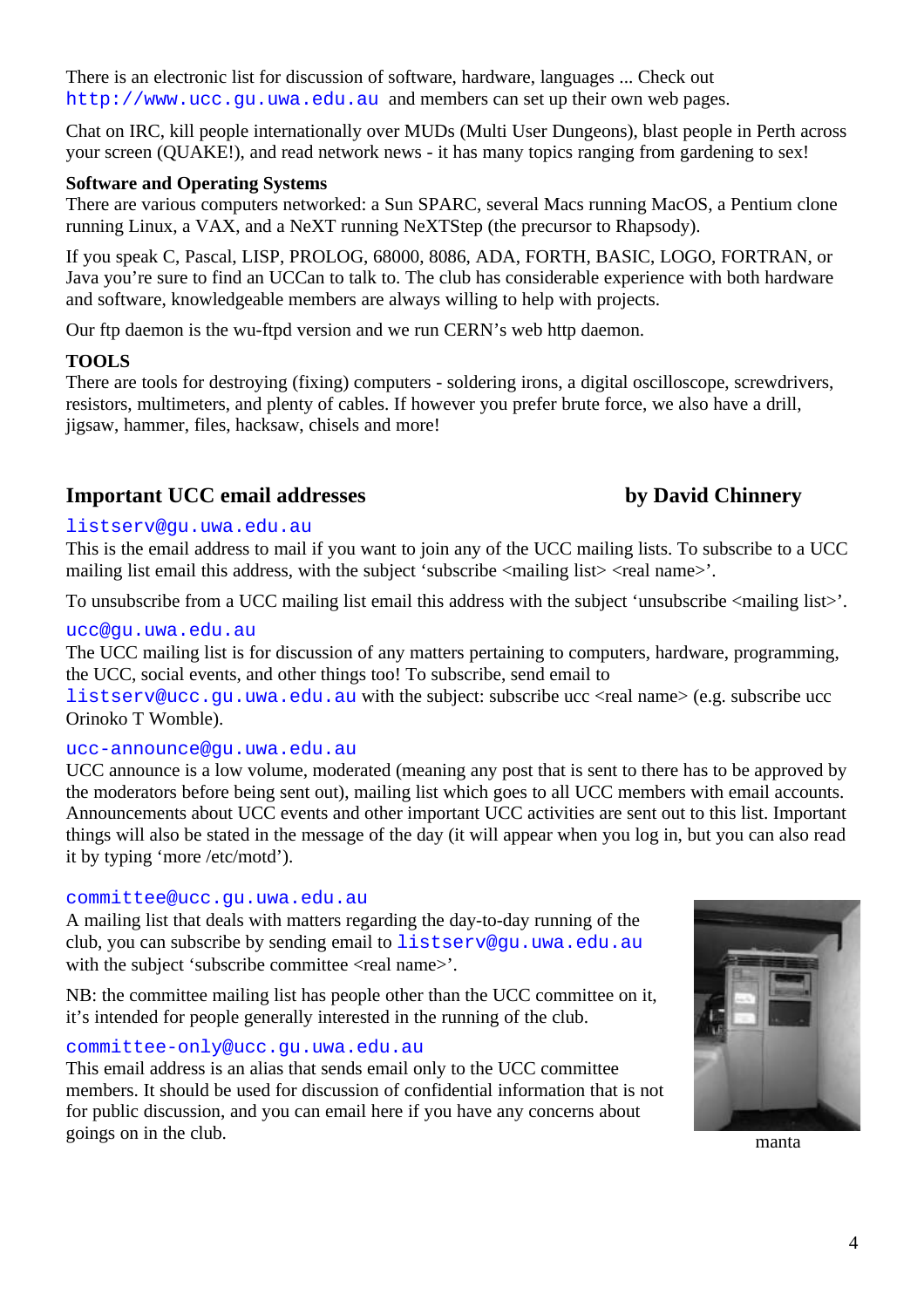## support@ucc.gu.uwa.edu.au

This email address is an alias to a group of clueful UCCans who are happy to help you with any queries that you may have. Keep in mind that there is command help on the computers, which you can get by typing 'man <command name>'.

### hardware@ucc.gu.uwa.edu.au

This is another email alias which sends email to people in the UCC who are interested in hardware, and handle what happens with the computers and other hardware in the UCC. Hardware also keeps an eye out for cheap computers that the UCC may want to buy. Email hardware@ucc.gu.uwa.edu.au with queries about stuff in the UCC, and if you're interested in hardware you can probably be put on the alias.

### wheel@ucc.gu.uwa.edu.au

This is the email alias going to all the people with system privileges at the UCC, who are called wheel (i.e. people who can fix up your password or account if something goes wrong!). Wheel are a selfelecting body who administrate the UCC machines and keep the software running.

## webmasters@ucc.gu.uwa.edu.au

This email alias sends email to the UCC members who run the main UCC web pages. They can also tell you how to set up your own, and provide a link to these from the main UCC web pages.

## ftpmasters@ucc.gu.uwa.edu.au

This email alias sends email to the UCC members who organise the UCC ftp site.

### cokegroup@ucc.gu.uwa.edu.au

Cokegroup is an alias to the people who have "coke privileges", that is they can dispense soft drinks from the Coke machine for other members and can add money to your "coke balance".

## doorgroup@ucc.gu.uwa.edu.au

Door group is the group of people in the UCC who can open the UCC electronic door lock, have responsibility for ensuring that room is properly looked after, and ensure that the room is secure and tidy before the UCC is closed. A person in door group must be in the UCC clubroom at all times when it is open. This email alias sends email to doorgroup.

If a door group member politely asks that you put some rubbish in the bin, or some other sensible request, please do so. Door group members may ask you to leave the clubroom if you do not do so.

Generally active members who have been UCC members for at least about six months can email committee-only@ucc.gu.uwa.edu.au and ask for coke group or door group privileges and the responsibilities that go with these (there is also more information on the web pages).

## **What is the UCC committee and what does it do? by David Chinnery**

The UCC committee comprises a president, a vice president, a treasurer, a secretary, three ordinary committee members, and a fresher representative. The treasurer looks after the clubs bank accounts and payment of bills. The secretary takes minutes at meetings, emails minutes out to the UCC list, and handles correspondence.

The role of fresher representative is to represent members who have joined for the first time, including first year UWA students. It's important that our new members be able to get their say in too! Please turn up to the Annual General Meeting to elect your fresher representative and the other positions (see Upcoming UCC Events on page 3).

The committee tries to make sure the club runs smoothly, and is enjoyable for all members. It also handles problems which arise, and has a strong say in the direction of the club each year.

All members are welcome to turn up to our committee meetings, which are typically at a specific time each week which will be emailed out if it changes.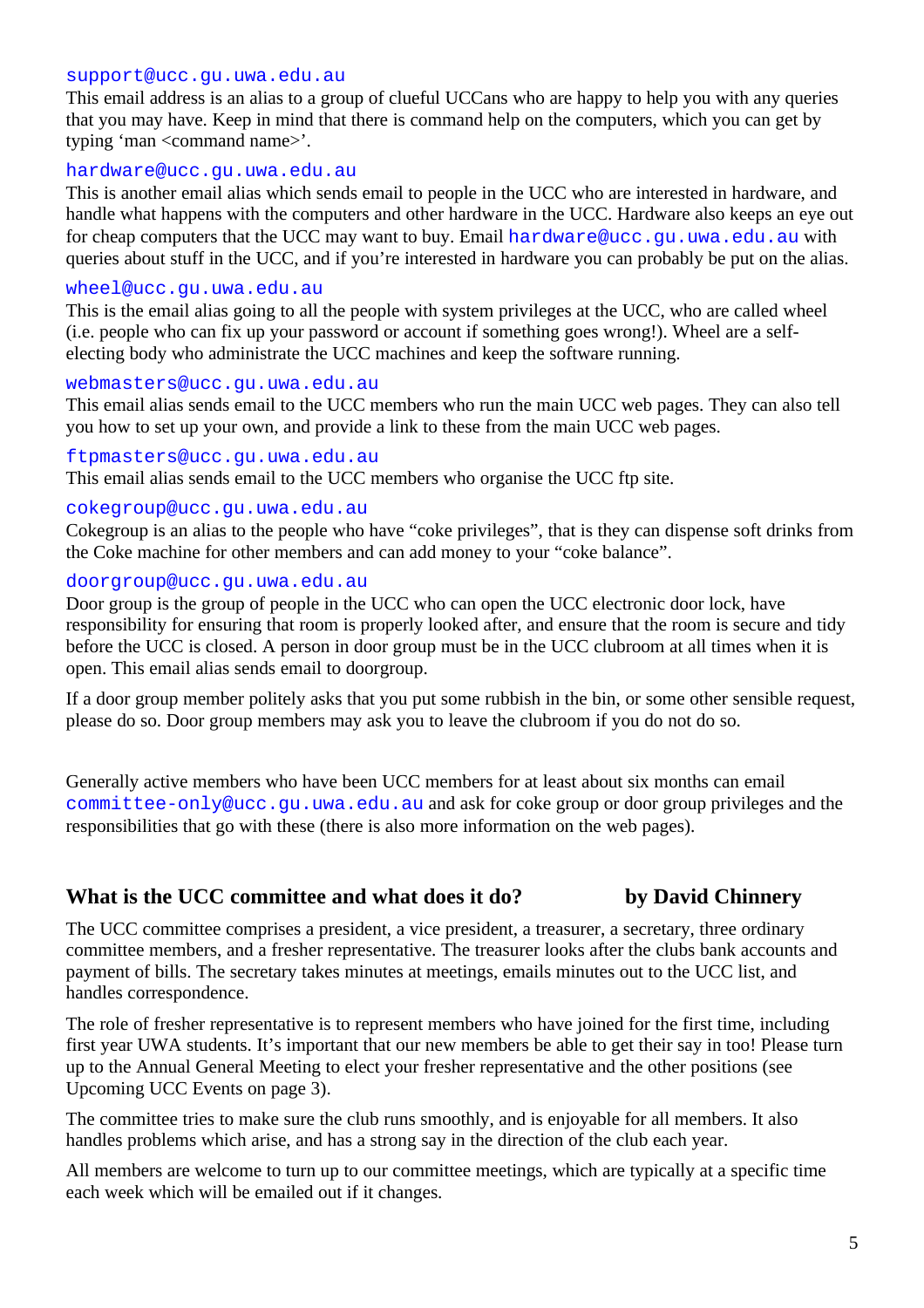# **The "How to use UCC dumb terms" guide. by David Manchester**

Scattered throughout the UCC are various "dumb terminals", usually made by Digital Equipment Corp (now a wholly owned subsidiary of Compaq). We've got VT220s, VT320s, a couple of VT420s and maybe a few Liberty Freedom 100s and 110s. Most of these are plugged into DECservers, which are Terminal servers, made by DEC, enabling the terminals to talk to networked hosts.

The DECserver speaks LAT, or Local Area Terminal, to Manta, our MicroVAX II, which runs Ultrix. Manta advertises a service called "UCCLAT". To connect to a LAT service, you type 'connect <service name>'.

So how do I do it?

If the terminal says '**Enter Username:**', then you can **type anything**... this is a bogus connection to the DECserver, not to Manta.

If it says '**Local>**' then the DECserver is prompting you for a command. Type '**c UCCLAT'** (most DECserver or VMS commands can be abbreviated) and you should then be prompted to log into Manta.

Manta's pretty slow. Like 1 MIPS slow, so **when Manta asks you to log in**, **type 'mermaid' or 'starfish'** to connect to one of those two. If you've got a UCC account, you should now be able to log in.

There is also another terminal server that might have your terminal connected to it, although as of early 1998, it's not in use: Axolotl. Axolotl is a Cisco STS-10x. No prizes for guessing what the STS stands for, and its got 10 ports - some of which are a bit flaky. Axolotl is a sensible little beast when its alive - you log into it with your username and password (it checks against the master list on Moray) and then type in the name of the host your wish to go to.



A short note on etiquette: if you're outside the clubroom, because the door is locked, and someone asks you to surrender your terminal so that they can open the door, please oblige them. Similarly, if you are mudding, or just reading mail on one of the smart terms, i.e. Mulder/Scully/Beige/Byers or one of the Suns, and someone else wants it to run something graphical, please allow them to use the facilities they require, and go grab a terminal if you're just doing text-based stuff.

Remember, ' screen ' is your friend. Type ' man screen ' on one of the \*NIX hosts and see what happens. HTH. HAND. [TDH] 1998.

# **Using the Xterms: Mulder and Scully by David Chinnery**

There are several Xterms in the UCC, Mulder and Scully have been with us the longest reliably. There's also a black and white NCD Xterm and there are others up and running at times.

To use an Xterm you'll probably need to move the mouse as a screensaver will usually be running (ensure the monitor is on, there should be a healthy, glowing, little green light on it). You'll then be given a choice of using mermaid or starfish.



Double click on mermaid or starfish, and a login prompt will pop up asking for your username and password. Once you have logged in, after a few seconds, you have a running Xterm!

Commands menus can be found by left and right-clicking the mouse, and holding down the "control" key while left or right clicking. The commands available to you will differ depending on whether you click on a window or just a blank part of the screen. There may also be a command menu that you can use.

Xterm scully running that familliar X screen saver.

The challenge is to set up your Xterm interface the way you want it. Good luck!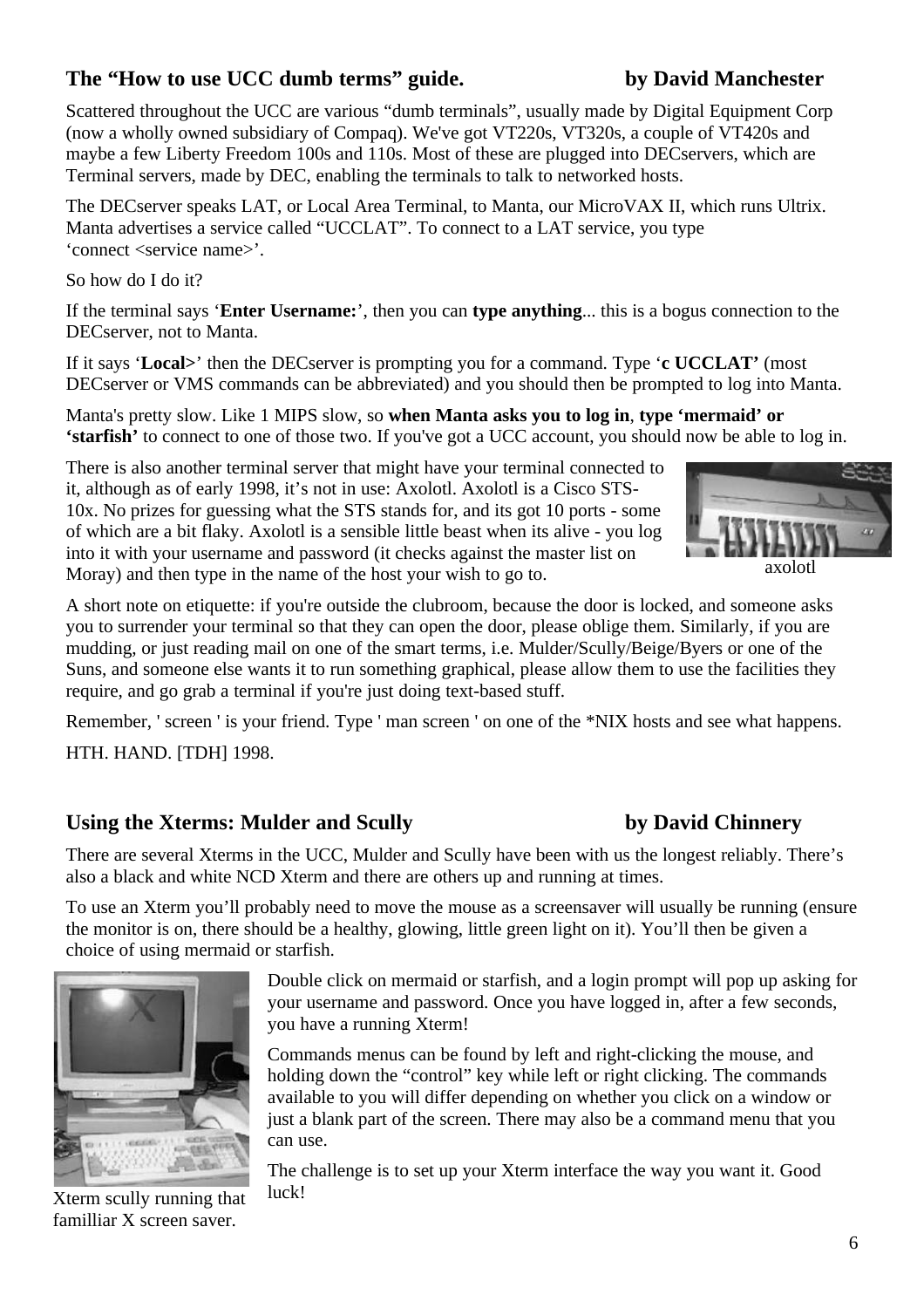# **Top 20 Unix Commands**

Where you see  $\leq$ something> replace  $\leq$ something> by the appropriate thing when using the command (e.g. email <email address>, you might type 'email committee@ucc.gu.uwa.edu.au').

| <b>Command</b>                                 | Does                                                                                                                                                                                                                                                           |
|------------------------------------------------|----------------------------------------------------------------------------------------------------------------------------------------------------------------------------------------------------------------------------------------------------------------|
| logout                                         | to leave the system (do this before you leave)                                                                                                                                                                                                                 |
| exit                                           | usually does the same thing as logout, exit shell                                                                                                                                                                                                              |
| cd <directory name=""></directory>             | change to a specific directory $(\cdot \cdot \cdot)$ is up one, $\cdot \cdot$ is the current directory)                                                                                                                                                        |
| mkdir <directory name=""></directory>          | make a new directory                                                                                                                                                                                                                                           |
| pwd                                            | show the directory you're currently in                                                                                                                                                                                                                         |
| more <file name=""></file>                     | page through a text file on the screen (space for next page, 'q' quits)                                                                                                                                                                                        |
| $cp$ <file name=""> <new name=""></new></file> | make a copy of <file name=""></file>                                                                                                                                                                                                                           |
| my <file name=""> <new name=""></new></file>   | rename a file                                                                                                                                                                                                                                                  |
| pine, elm, mutt                                | different mail programs to run your email                                                                                                                                                                                                                      |
| tin, nn                                        | different programs to read network news                                                                                                                                                                                                                        |
| finger                                         | check who else is online                                                                                                                                                                                                                                       |
| ytalk <user name=""></user>                    | talk to <user name=""> over the Internet</user>                                                                                                                                                                                                                |
| lynx                                           | cruise the world wide web in text ('q' quits, ' $\leftarrow$ ' takes you back to the<br>previous web page, $\hat{\mathcal{T}}$ scrolls up the web page, $\hat{\mathcal{T}}$ scrolls down the web<br>page, $\rightarrow$ follows the link you have highlighted) |
| telnet                                         | login to another machine                                                                                                                                                                                                                                       |
| irc                                            | use Internet relay chat                                                                                                                                                                                                                                        |
| ping <host name=""></host>                     | check out the time delay sending information packets to another place                                                                                                                                                                                          |
| uptime                                         | how long has the machine you're on been up for                                                                                                                                                                                                                 |
| ps                                             | list processes which you're running                                                                                                                                                                                                                            |
| kill -9 <process id="" number=""></process>    | kill a process you're running (-9 forces it to be stopped, usually works)                                                                                                                                                                                      |

Always remember to logout, or someone else may come and use your account, and do incriminating things with it! To get you started, try doing the following from a networked Unix computer 'lynx http://www.ucc.gu.uwa.edu.au/'. This will show you the UCC world wide web home page.

## **Why use mutt for email?** s**ubmitted by Sophie Divliaev and Glenn Butcher**

"All mail clients suck. This one just sucks less." -me, circa 1995

Mutt is a small but very powerful text-based MIME mail client. Mutt is highly configurable, and is well suited to the mail power user with advanced features like key bindings, keyboard macros, mail threading, regular expression searches and a powerful pattern matching language for selecting groups of messages.

Home Page: http://www.cs.hmc.edu/~me/mutt/index.html

Manual: http://www.ucc.gu.uwa.edu.au/~dunc/mutt/doc/manual.html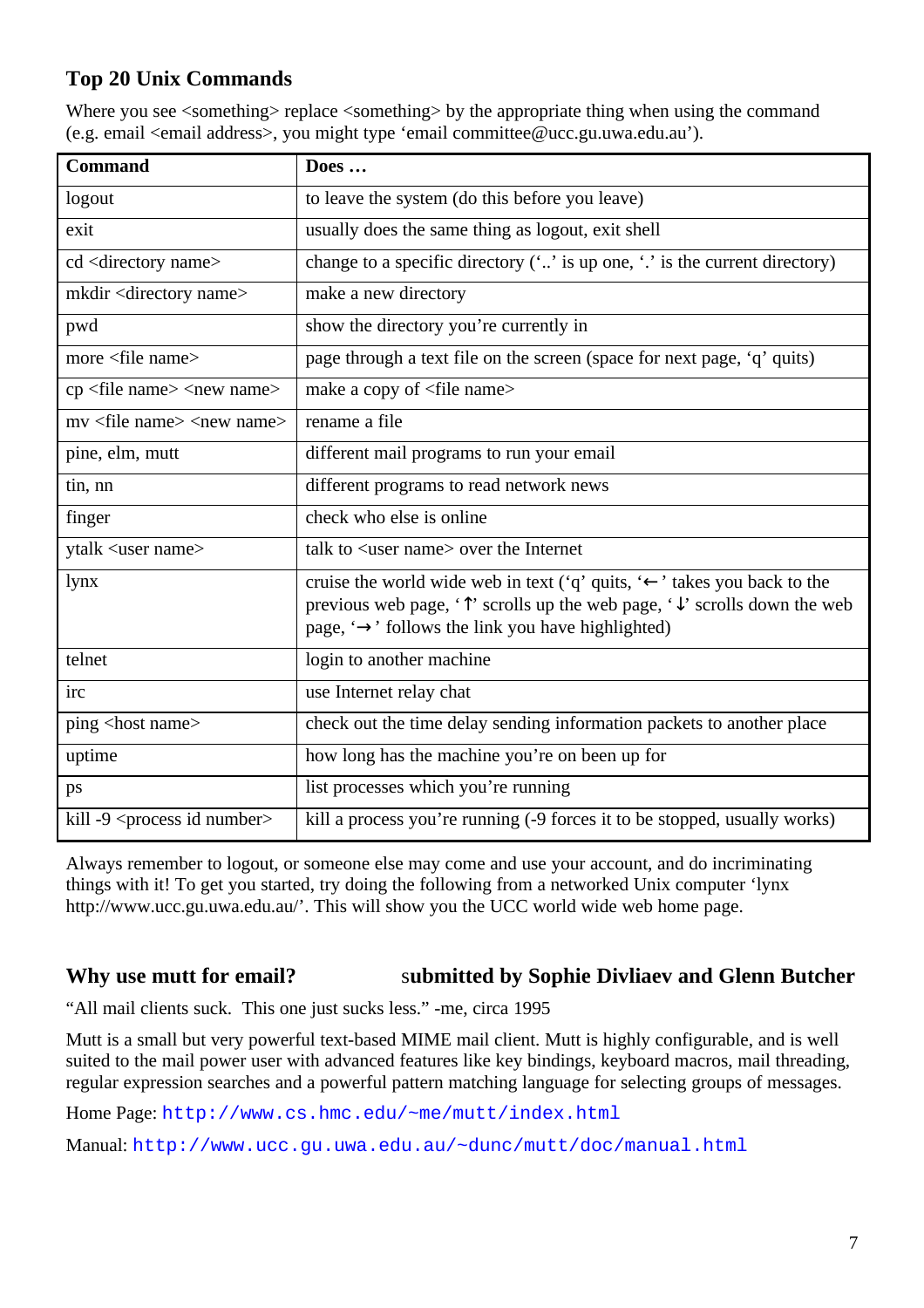# **The UCC Machine List** by Simon Fryers

Here is a list of the more common UCC machines that you are likely to hear about or use in the UCC. Don't be afraid if you can't memorise the entire list. You only really need to know about starfish and mermaid. Also, asking lots of questions is helpful if you want to find out more, how to access the machines and how to use them.

Manta is a MicroVAX II running Ultrix 4.2. It is old and slow. There are not really any user accounts on manta but there are many terminals in the UCC that rely on manta for a connection. It has two accounts for use by most UCCans, usernames "mermaid" and "starfish" which provide log in screens to the two machines.

Mackerel was a sun 3/280 (68020 CPU). It had a major hard disk controller failure and was replaced with merman. If it is ever resurrected you will be told about it and I will be really happy. :-)

Mulder and Scully are Xterminals. An Xterminal is a graphical Unix terminal. X is a graphical user interface for Unix. An Xterminal displays the graphics. Mulder and Scully are reliant on several different machines to work correctly. See the details on page 6 on how to use the Xterms.

Merman is a 16MHz Sun Sparc running SunOS 4.l.l with 32MB of RAM. At the time of writing merman is the UCC's file server. If all goes well it may be a user machine by the time that you get an account but it may take several months.

You will not be able to log into merman until it becomes a general user machine. Again, you will be told when merman becomes a general user machine if it is not when you get your account.



The back of mackerel, showing the cards which slot in it.

Moray is the UCC's general network server. It does proxying, web serving, ftp serving, runs flame (UCC's mud), user authentication and Domain Name Serving (DNS). It is a lowly 486DX33 with 32MB ram running Debian Linux 2.0.30. You will not have an account on this machine. If you telnet to the machine you will get a mermaid prompt and money will be deducted from your coke account. There is a reason for this but that will be explained to you in the fullness of time.

Marlin is a 486DX4-100 running FreeBSD. Marlin was at one stage the main UCC machine but it was replaced with mermaid two years ago. It currently does backup DNS and mail. You will not have an account on this machine, not even most of the system administrators have accounts on this machine.

Mudskipper is another MicroVAX II. It is not currently plugged in and working but there are plans to make it work with some BSD type Unix. You will be told if you ever get an account on it and it starts working. At one stage Mudskipper was earwax in the physics department before being retired to the UCC.

Mulloway was a Sun 3/160. It was very slow. It is no longer in the UCC and resides in the UCC's storage area. It may work again but it is unlikely in the near future.



Dogbox, one of the UCC's IBM PCs.

Bilbo is a 386 running Linux. There are very few accounts on it and it was not working at the time of writing. There are plans for it to be a print server and network protocol bridge, primarily to connect apple computers on the network and the UCC's Unix boxes not physically, but protocol wise.

Axolotl is a Cisco sts-10x terminal server. Some of the dumb terminals in the ucc are connected to the network and ultimately the rest of the world using this little box. It contains a 68000 CPU for a brain. You will be able to use this little piece of hardware but it does not really run anything all that useful, only telnet and rlogin.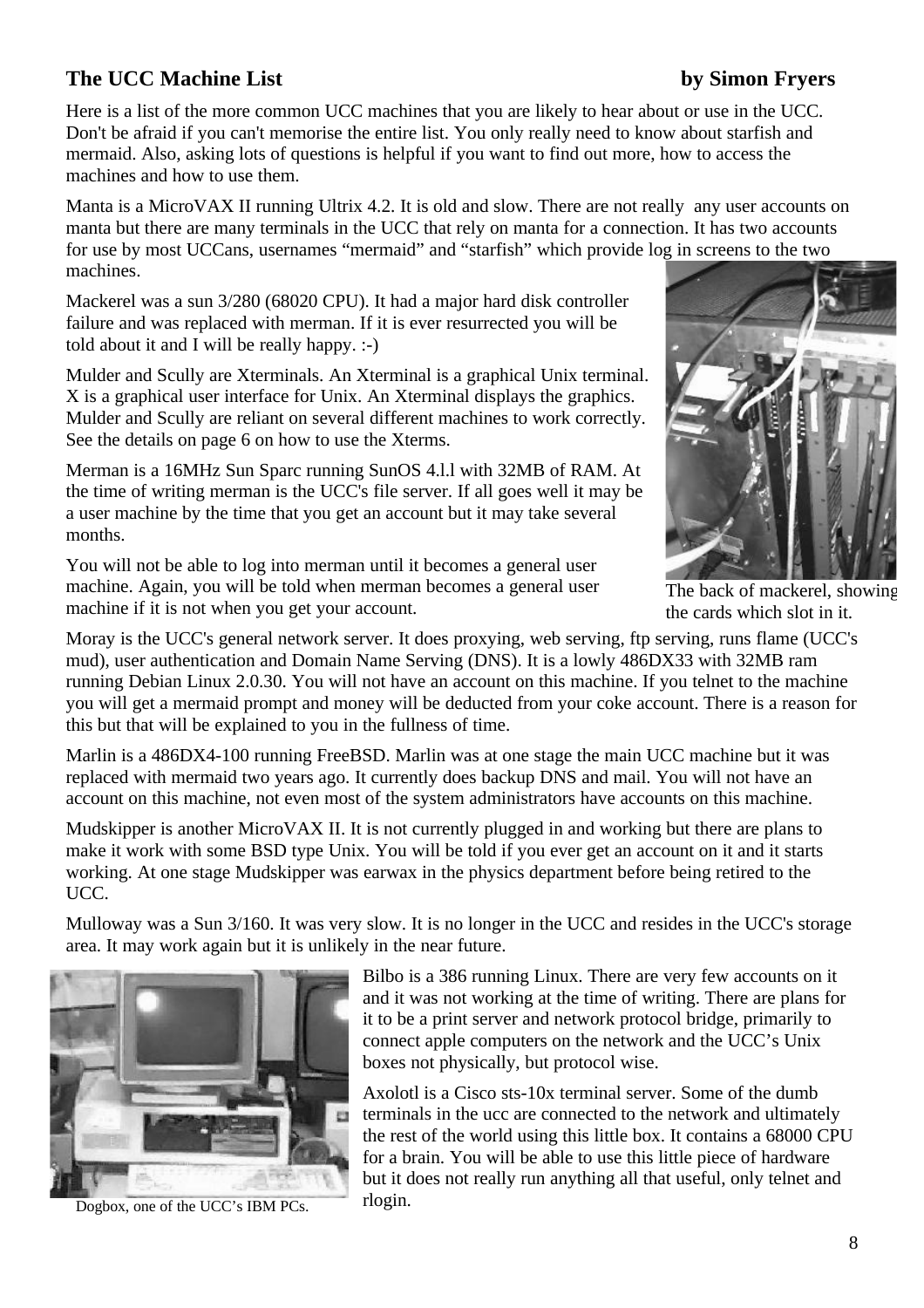Mermaid is the main UCC user machine. It is a 6x86 type of machine. It boasts 64MB of RAM and a reasonably fast CPU. It runs Debian Linux. This is the machine that you will probably spend most of your time using. It may be replaced during the year, but then again it may not. Mermaid contains most of the user programs.

Gemma is a 486DX33. You may get an account on the machine if I copy across the password file. The poor box is running Linux but is destined to run the HURD. There is not much installed on Gemma at the moment, only a lot of source code for Linux. If you would like an account please ask.

Starfish is the other of the UCC's main user machines. It runs StarOS 4.1.1. The entire machine is a sun clone, including StarOS. Some of the libraries are broken so some software does not work correctly. This machine boasts 128MB of memory but not a terribly fast CPU. It is an ideal machine to compose mail on, especially if you are using pine. It should also be used if you want to use any programs that use huge quantities of memory.

Beige is a NextStation running NextStep33. Beige gets its name from being totally black! It houses a CPU from the 68000 series. It is not terribly fast nor does it have huge quantities of memory, but the operating system and computer are reasonably funky and they deserve a play. You should have an account on this machine.



starfish lurking …

Marron is a sun3/60. It is not turned on at the moment and I am not sure what it is running as an operating system. It may be running

SunOS4.1.1 when it is next reinstalled. If it is reinstalled then you may get an account in it. Despite being slow, this box has a really nice monitor and optical sun mouse.



The funky and black beige, along with its CD ROM drive.

Noddy is a Vaxstation 3100 belonging to David Manchester. It will probably be running Ultrix when you get an account at the UCC. You are not guaranteed to get an account on this box. I will assume that the mermaid and starfish accounts will be added if you wish to use it's console. It is likely to be used to netboot some of the DEC hardware that is floating about the room.

Mola is a sun SparcStation1+ running red hat Linux. It is going to become the UCC's file server when we move the disk from Merman to Mola. You are not going to get an account on this machine but I would imagine that all of your files will be kept on it and fed to the other machines as necessary.

This pretty much concluded the all the UCC machines. If there is any other machine you would like to know about, please email myself (fryers@ucc.gu.uwa.edu.au) or hardware (hardware@ucc.gu.uwa.edu.au).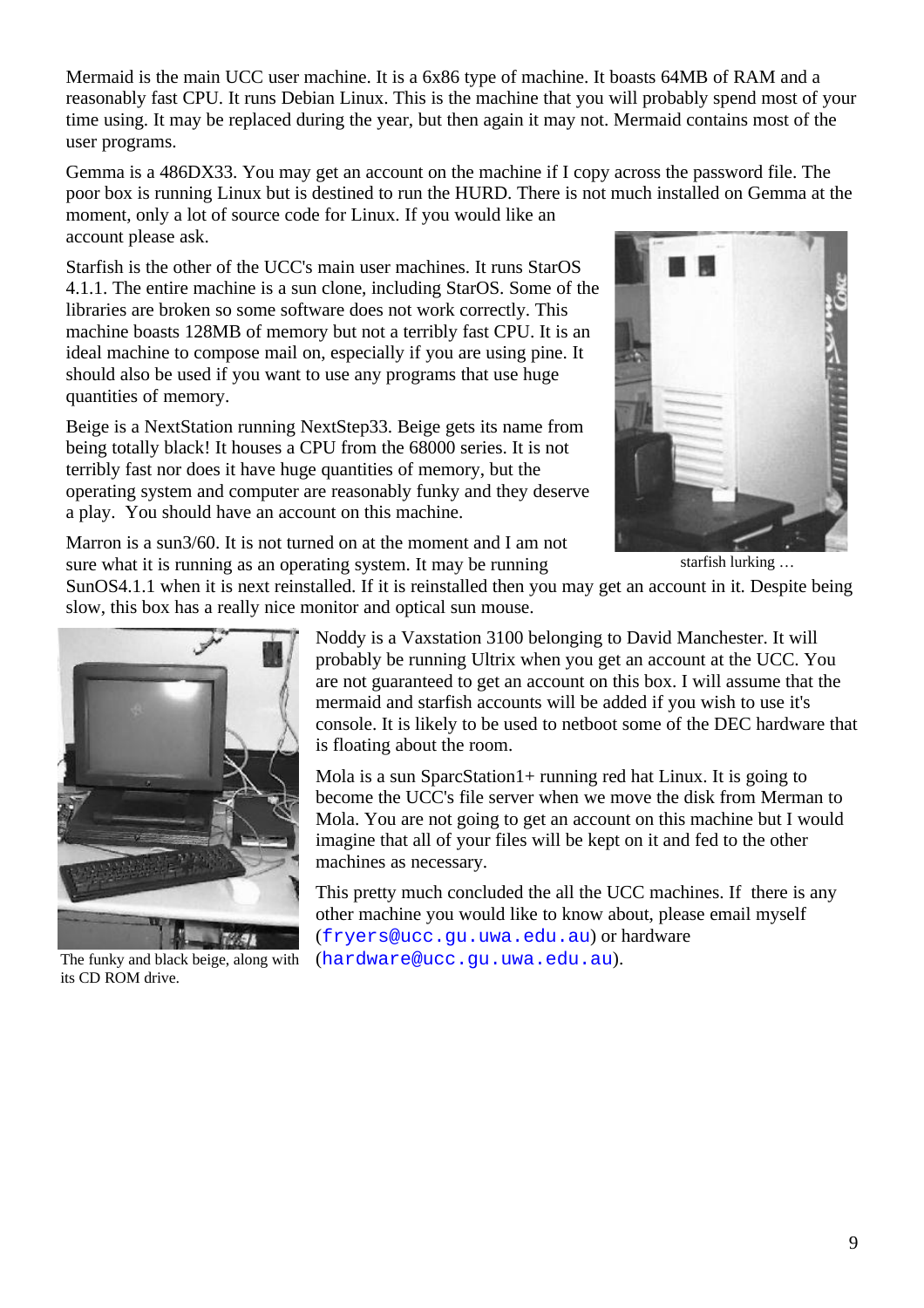## **Cool and Useful Web Links by Sophie Divliaev**

## **Great web pages at the UCC**

http://www.ucc.gu.uwa.edu.au/ The all important link to many others, with lots of stuff about the UCC.

http://www.ucc.gu.uwa.edu.au/infobase/events.html Info about UCC events

http://www.ucc.gu.uwa.edu.au/infobase/groups.html Information about the people who keep UCC running

http://www.ucc.gu.uwa.edu.au/cgi-bin/finger?door http://www.ucc.gu.uwa.edu.au/cgi-bin/finger?coke Finger the doors to see if they're open, and finger the coke machine to see what drinks there are.

http://www.ucc.gu.uwa.edu.au/members/tla.html Member TLAs (Three Letter Acronyms often used for their names).

http://www.ucc.gu.uwa.edu.au/~madams/ozski/index.html Michael Adams' page on the Australian Waterskiing and Wakeboarding

http://www.ucc.gu.uwa.edu.au/~james/perth/ Information about Perth - historical, geographical, places to go and so forth.

http://www.ucc.gu.uwa.edu.au/~knight/mystara/ Information about the Dungeons and Dragons world of Mystara.

http://www.ucc.gu.uwa.edu.au/~knight/rpgdata/ Huge lists of roleplaying links.

http://www.ucc.gu.uwa.edu.au/~nick/ The quickest loading web page I've seen so far.

http://www.ucc.gu.uwa.edu.au/~alastair/frames/netsearch/ Fairly comprehensive list of search engines, despite the \*grumble\* frames.

http://www.ucc.gu.uwa.edu.au/~jem/essays/goodgmintiming.html An essay on "Good GMing is all in the Timing".

http://www.ucc.gu.uwa.edu.au/~dunc/ndexiay.html See for yourself.

http://www.ucc.gu.uwa.edu.au/~dunc/mailbag/ A collection of amusing posts.

http://www.ucc.gu.uwa.edu.au/~djinn/muds.html A short list of MUDs to try.

http://www.ucc.gu.uwa.edu.au/~wonglh/othello.html Play a game of Reversi (also called Othello) courtesy of an applet.

## **More cool web pages at UWA**

http://www.gu.uwa.edu.au/users/greg/ The Zen Master series

http://www.gu.uwa.edu.au/swancon/ Swancon - the annual West Australian Science Fiction Convention.

http://www.student.uwa.edu.au/student/predator/ The Entertainment Nexus.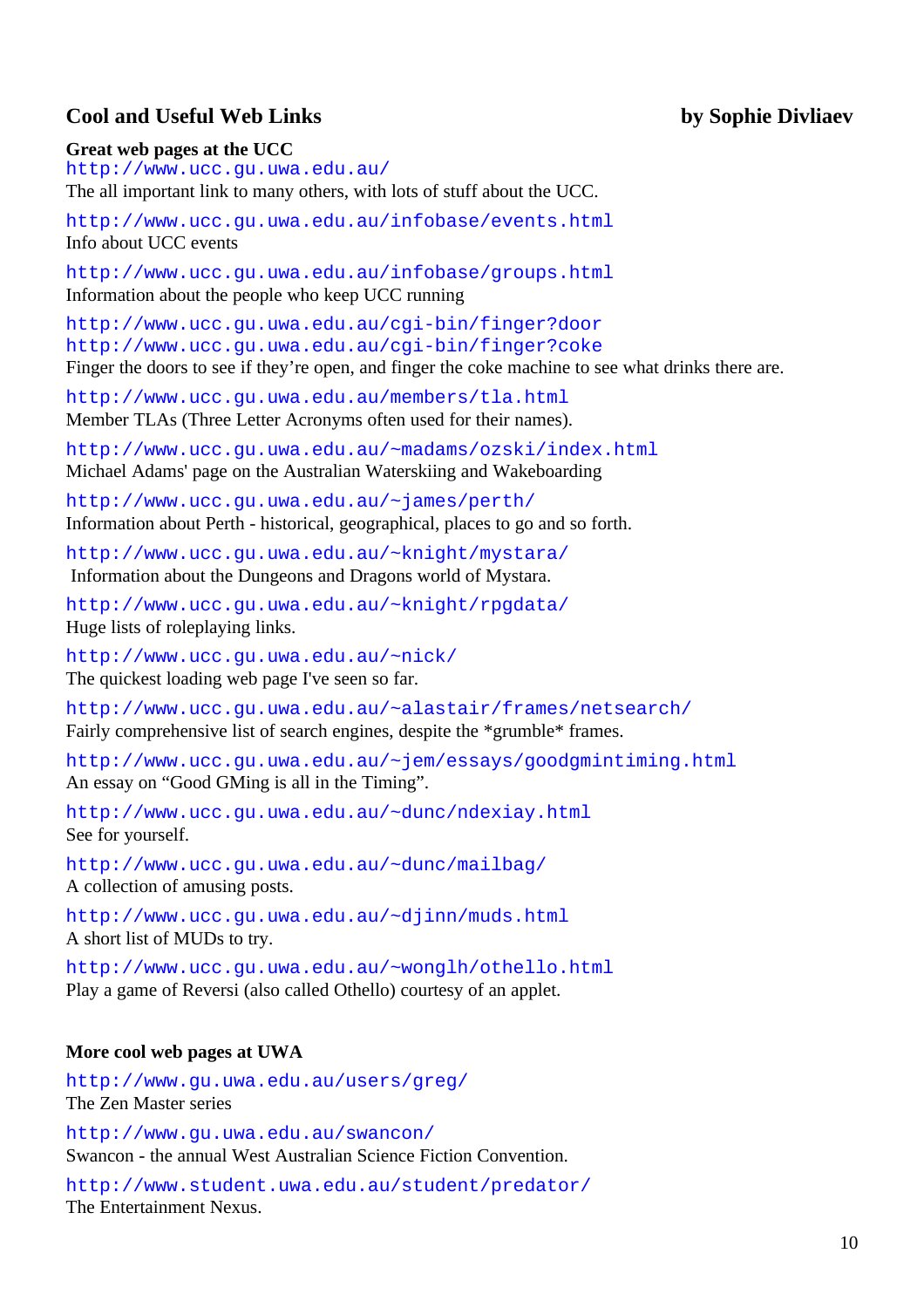## **Other resources on the Internet**

http://prime-mover.cc.waikato.ac.nz/Bastard.html BOFH - enough said (see the acronyms section!).

http://www.unitedmedia.com/comics/dilbert/archive/ Archive of Dilbert comics

http://www.stairways.com.au/ Cool Mac software courtesy of various UCCans

http://home.it.net.au/~yautja/guinness/ Andrew Shugg's Guinness page.

http://www.cynosure.com.au/ Comprehensive list of ISPs.

http://www.linux.org/ The operating system that many UCCans love - find out why.

http://www.apple.com/ The other operating system many UCCans love.

http://www.whitepages.com.au/ The White Pages – check up phone numbers and addresses.

http://www.altavista.yellowpages.com.au/ The Australian Altavista web site, good for searches of the Internet.

## **Acronyms**

For a much deeper understanding, see the UCCSpeak Dictionary on page 14.

| <b>Acronym</b>   | <b>Meaning</b>                                              | <b>Acronym</b> | <b>Meaning</b>                         |
|------------------|-------------------------------------------------------------|----------------|----------------------------------------|
| <b>TIA</b>       | thanks in advance                                           | <b>IMHO</b>    | in my humble opinion                   |
| <b>BTW</b>       | by the way                                                  | <b>FWIW</b>    | for what its worth                     |
| <b>AFAIK</b>     | as far as I know                                            | <b>MUD</b>     | multi-user dungeon                     |
| <b>TLA</b>       | three letter acronym (for a person's name)                  | <b>RSN</b>     | real soon now                          |
| <b>BOFH</b>      | bastard operator from hell                                  | <b>ISP</b>     | Internet service provider              |
| <b>OSFH</b>      | operating system from hell                                  | <b>YMMW</b>    | your mileage may vary                  |
| <b>LART</b>      | luser attitude readjustment tool                            | <b>IRL</b>     | in real life                           |
| <b>WYISWYG</b>   | what you see is what you get                                | <b>BRB</b>     | be right back                          |
| <b>WYSINNWYG</b> | what you see is not necessarily what you get                | <b>ASAP</b>    | as soon as possible                    |
| <b>MACINTOSH</b> | machine always crashes if not the operating<br>system hangs | <b>MIPS</b>    | millions of instructions per<br>second |
| <b>ROTFL</b>     | roll on the floor laughing                                  | <b>GM</b>      | game master                            |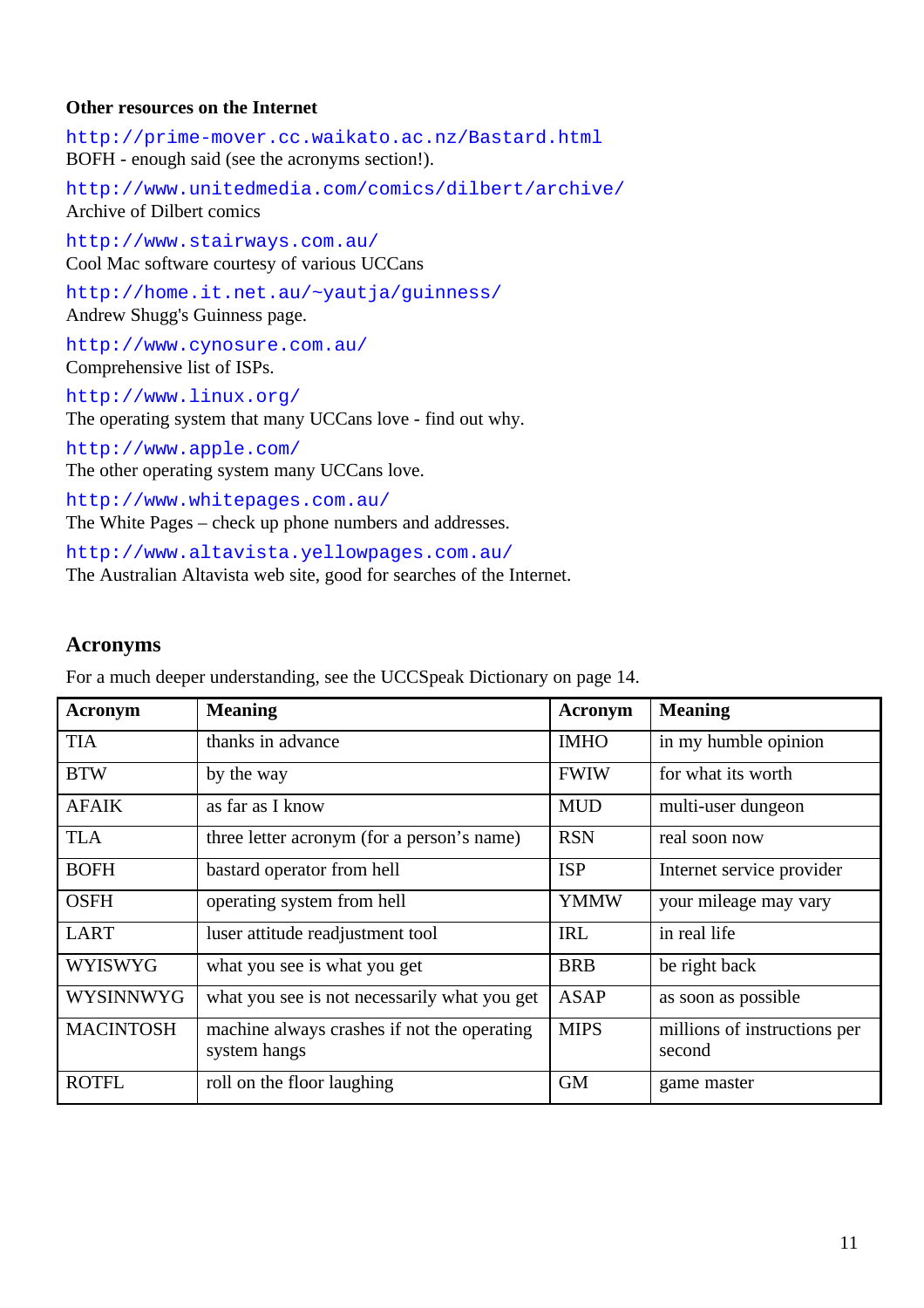# **Virus Warning Humour submitted by Glenn Butcher**

\*\*\*\*\*\*\*\*\*\*\*\*\*\*\*\*\*\*\*\*\*\*\*\*\*\*\*\*\*\*\*\*\*\*\*\*\*\*\*\*\*\*\*\*\*\*\*\*\*\*\*\*\*\*\*\*\*\*\*\*\*\*\*\*\*\*\*\*\*\*\*\*\*\*\*\*\*\*\*\*\*\*\*\*\*

WARNING, CAUTION, DANGER, AND BEWARE! Gullibility Virus Spreading over the Internet! \*\*\*\*\*\*\*\*\*\*\*\*\*\*\*\*\*\*\*\*\*\*\*\*\*\*\*\*\*\*\*\*\*\*\*\*\*\*\*\*\*\*\*\*\*\*\*\*\*\*\*\*\*\*\*\*\*\*\*\*\*\*\*\*\*\*\*\*\*\*\*\*\*\*\*\*\*\*\*\*\*\*\*\*\*

WASHINGTON, D.C.--The Institute for the Investigation of Irregular Internet Phenomena announced today that many Internet users are becoming infected by a new virus that causes them to believe without question every groundless story, legend, and dire warning that shows up in their inbox or on their browser. The Gullibility Virus, as it is called, apparently makes people believe and forward copies of silly hoaxes relating to cookie recipes, email viruses, taxes on modems, and get-rich-quick schemes.

"These are not just readers of tabloids or people who buy lottery tickets based on fortune cookie numbers," a spokesman said. "Most are otherwise normal people, who would laugh at the same stories if told to them by a stranger on a street corner." However, once these same people become infected with the Gullibility Virus, they believe anything they read on the Internet.

"My immunity to tall tales and bizarre claims is all gone," reported one weeping victim. "I believe every warning message and sick child story my friends forward to me, even though most of the messages are anonymous."

Another victim, now in remission, added, "When I first heard about Good Times, I just accepted it without question. After all, there were dozens of other recipients on the mail header, so I thought the virus must be true." It was a long time, the victim said, before she could stand up at a Hoaxees Anonymous meeting and state, "My name is Jane, and I've been hoaxed." Now, however, she is spreading the word. "Challenge and check whatever you read," she says.

Internet users are urged to examine themselves for symptoms of the virus, which include the following:

- The willingness to believe improbable stories without thinking.
- The urge to forward multiple copies of such stories to others.
- A lack of desire to take three minutes to check to see if a story is true.

T. C. is an example of someone recently infected. He told one reporter, "I read on the Net that the major ingredient in almost all shampoos makes your hair fall out, so I've stopped using shampoo." When told about the Gullibility Virus, T. C. said he would stop reading email, so that he would not become infected.

Anyone with symptoms like these is urged to seek help immediately. Experts recommend that at the first feelings of gullibility, Internet users rush to their favorite search engine and look up the item tempting them to thoughtless credence. Most hoaxes, legends, and tall tales have been widely discussed and exposed by the Internet community.

Courses in critical thinking are also widely available, and there is online help from many sources, including:

- Department of Energy Computer Incident Advisory Capability at http://ciac.llnl.gov/ciac/CIACHoaxes.html
- Symantec Anti Virus Research Center at http://www.symantec.com/avcenter/index.html
- McAfee Associates Virus Hoax List at http://www.mcafee.com/support/hoax.html
- Dr. Solomons Hoax Page at http://www.drsolomons.com/vircen/hoax.html
- The Urban Legends Web Site at http://www.urbanlegends.com
- Urban Legends Reference Pages at http://www.snopes.com
- Datafellows Hoax Warnings at http://www.Europe.Datafellows.com/news/hoax.htm

Those people who are still symptom free can help inoculate themselves against the Gullibility Virus by reading some good material on evaluating sources, such as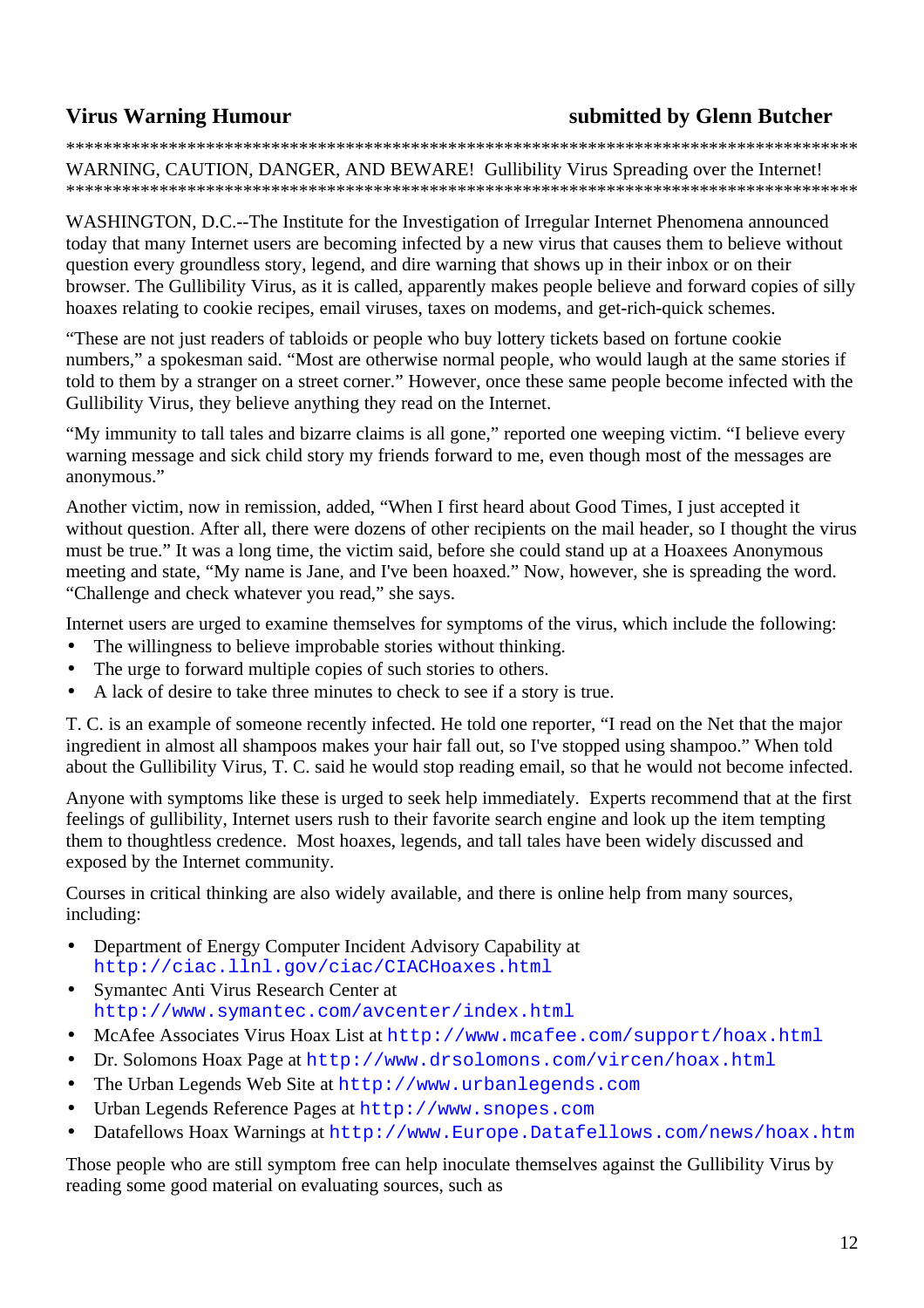- Evaluating Internet Research Sources at http://www.sccu.edu/faculty/R\_Harris/evalu8it.htm
- Evaluation of Information Sources at http://www.vuw.ac.nz/~agsmith/evaln/evaln.htm
- Bibliography on Evaluating Internet Resources at http://refserver.lib.vt.edu/libinst/critTHINK.HTM

Lastly, as a public service, Internet users can help stamp out the Gullibility Virus by sending copies of this message to anyone who forwards them a hoax.

\*\*\*\*\*\*\*\*\*\*\*\*\*\*\*\*\*\*\*\*\*\*\*\*\*\*\*\*\*\*\*\*\*\*\*\*\*\*\*\*\*\*\*\*\*\*\*\*\*\*\*\*\*\*\*\*\*\*\*\*\*\*\*\*\*\*\*\*\*\*\*\*\*\*\*\*\*\*\*\*\*\*\*\*\*

This message is so important, we're sending it anonymously! Forward it to all your friends right away! Don't think about it! This is not a chain letter! This story is true! Don't check it out! This story is so timely, there is no date on it! This story is so important, we're using lots of exclamation points! Lots!! For every message you forward to some unsuspecting person, the Home for the Hopelessly Gullible will donate ten cents to itself. (If you wonder how the Home will know you are forwarding these messages all over creation, you're obviously thinking too much.)

\*\*\*\*\*\*\*\*\*\*\*\*\*\*\*\*\*\*\*\*\*\*\*\*\*\*\*\*\*\*\*\*\*\*\*\*\*\*\*\*\*\*\*\*\*\*\*\*\*\*\*\*\*\*\*\*\*\*\*\*\*\*\*\*\*\*\*\*\*\*\*\*\*\*\*\*\*\*\*\*\*\*\*\*\*

ACT NOW! DON'T DELAY! LIMITED TIME ONLY! NOT SOLD IN ANY STORE!

# **Network News for the Uninitiated by James Bromberger**

Network news is a vast message pad where millions of people from around the world exchange programs, images, sounds, and ideas quickly, efficiently and cheaply.

It could be compared to a simple message board that you might find on a wall in a tutorial room. The idea is thus: there are many different 'message boards', and each one is dedicated to a special topic via its name, which is a 'dot' separated list of words, such as  $alt$ . fan.toivo.pedeste, for example. People from around the world then 'post' messages onto these message boards, called newsgroups for everyone else to read.

The news groups are organised into the 'big seven' categories:

| $\bullet$ alt.* | for anything alternative to the rest |                 | $\bullet$ misc.* miscellaneous stuff |
|-----------------|--------------------------------------|-----------------|--------------------------------------|
|                 | • comp.* for computer stuff          | $\bullet$ sci.* | for scientific discussion            |
| And more        |                                      |                 |                                      |

There are a few other 'top level' names that are only local to specific machines, such as:

- uwa.<sup>\*</sup> UWA discussion areas • uk.\* English articles
- aus.<sup>\*</sup> Australian talk • za.\* South African articles

To read and post messages into the news groups, you need to run a news program, such as 'tin', 'nn', use Netscape or similar software.

Messages are usually not more than a thousand lines of text long. All information that passes through the news system must be text, and this includes binaries (normally found in the alt.binaries hierarchy). This is an old limitation, but easily overcome when binaries, such as pictures, sounds, programs, are *uuencoded*. This makes the binary bigger, yet in text, which is suitable for *uudecode* at the other end of transmission.

News articles are normally transported around the world within thirty minutes, and disappear after a few hours, days or weeks, depending on the individual news server (one of the computers where the actual articles are stored – see news.uwa.edu.au).

# **What games are there?**

Some of the games available are:

• nethack, larn, angband all ASCII character run around and kill them games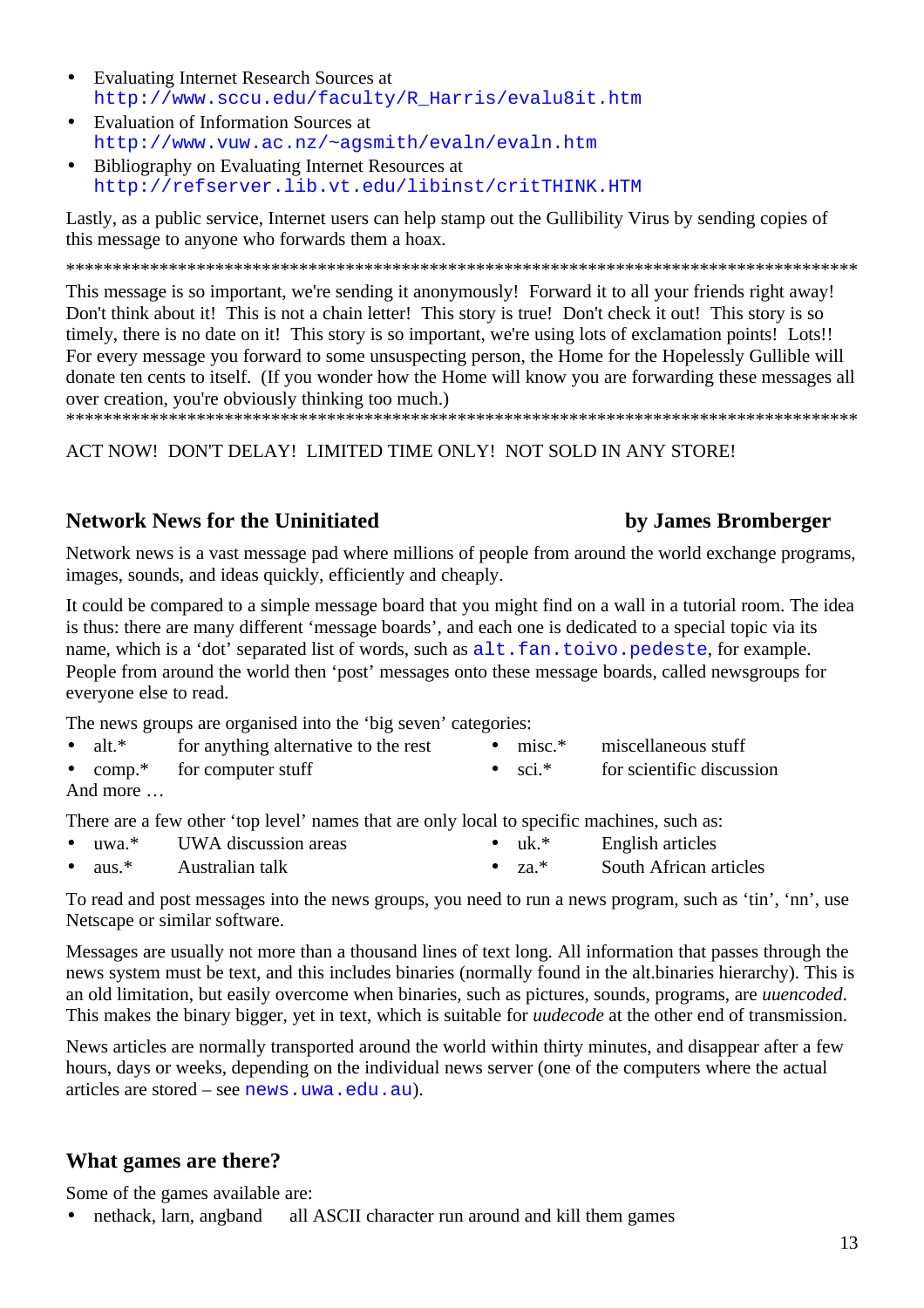- Paradise Netrek (StarTrek type X-Windows MUD)
- Xyzzy mud the MUD running on UCC
- Quake vintage graphic murder and mayhem, also networked!

To find more games type, 'cd /usr/games' then 'ls', and try them out!

# **UCCSpeak Dictionary by Jeremy G Byrne & Bernard Langham**

Unusual and unique speech patterns often grow up within isolated groups as seen in the myriad accents and even complete dialects that English has acquired. UCCSpeak can be thought of as a dialect of English. UCCSpeak is the product of over many years of interaction between members of the UCC, UniSFA and friends. More of it can be found at <http://www.ucc.gu.uwa.edu.au/ucc/uccspeak.html> RSN!

Advocate [Wjjpq]: A small green pear-shaped fruit. Used to indicate the speaker knows nothing about his course material.

Aieeeeeee [BJL]: A cry of horror.

Ahh. This is bad [NTU]: General realisation of failure. Having just realised a lot of bad karma. Coming to the realisation that something particularly nasty has occurred or is imminent.

Barking mad [Out]: From Douglas Adams' Dirk Gently's Holistic Detective Agency. Similar to absolutely FITH.

Bowl of Fuk [TDH]: Hateful spiteful device or program.

Bucket of Phlegm [BJL]: When a UniSFA member asks "What will I get out of (some specified action)", the correct answer is (a) "A poke in the eye with a blunt stick" or (b) "A bucket of phlegm". This is guaranteed to dismay even the most persistent fresher, causing him or her to flee.

Bummer [Out]: Neil from the Young Ones. Traditional meaning applies. Also: Bummer, hey?

Cease this [BJL]: Self explanatory piece of over-ornate speech, typical of traditional UCCSpeak. Now commonly used in reference to the application of the Casey Provision to the aforementioned minor, by that annoying entity. Also: Cease this evil; Cease this horror.

Chiptax [UCC]: Spoken rapidly, this piece of classic UCCSpeak is used whenever anything arguably connected with "chips" (the edible variety) is brought into the room. Imperative, indicating immediate desire for a chip and threatening dire consequences if one or more is not forthcoming.

Clinging Tenaciously [LIZ]: Holding onto something/anything not necessarily tenaciously at all.

Come along [BJL]: Either (a) "Don't be stupid"/"Get real" [Trad] or (b) Faster, faster.

CLM [Out]: Career Limiting Move, such as falling asleep in front of the senior partner, getting roaring



Ben, an IBM 360/40 that we moved from storage at Shenton Park into a museum.

drunk at office parties, or acting in the film Deadly Friend.

Die in a heap [BJL]: (To) Die in a heap is to "Lose and Die and Fail" (See "You've lost, you've died, you've failed"). Also: Die in a (small) pile - [H.P] version

Do it now [BJL]: No delay will be brooked. Example: "Shut that door. Shut it now."

Doomed [BJL]: Spoken in a deep voice, often accompanied by several Aiees and other foolishness. "We are all doomed/We are all going to die" is common usage. Possibly from Lost In Space.

Don't even joke/think about it [Wjjpq]: Self explanatory. Only semi-serious. Usually follows a completely ridiculous suggestion such as eating at Chicken Treat or playing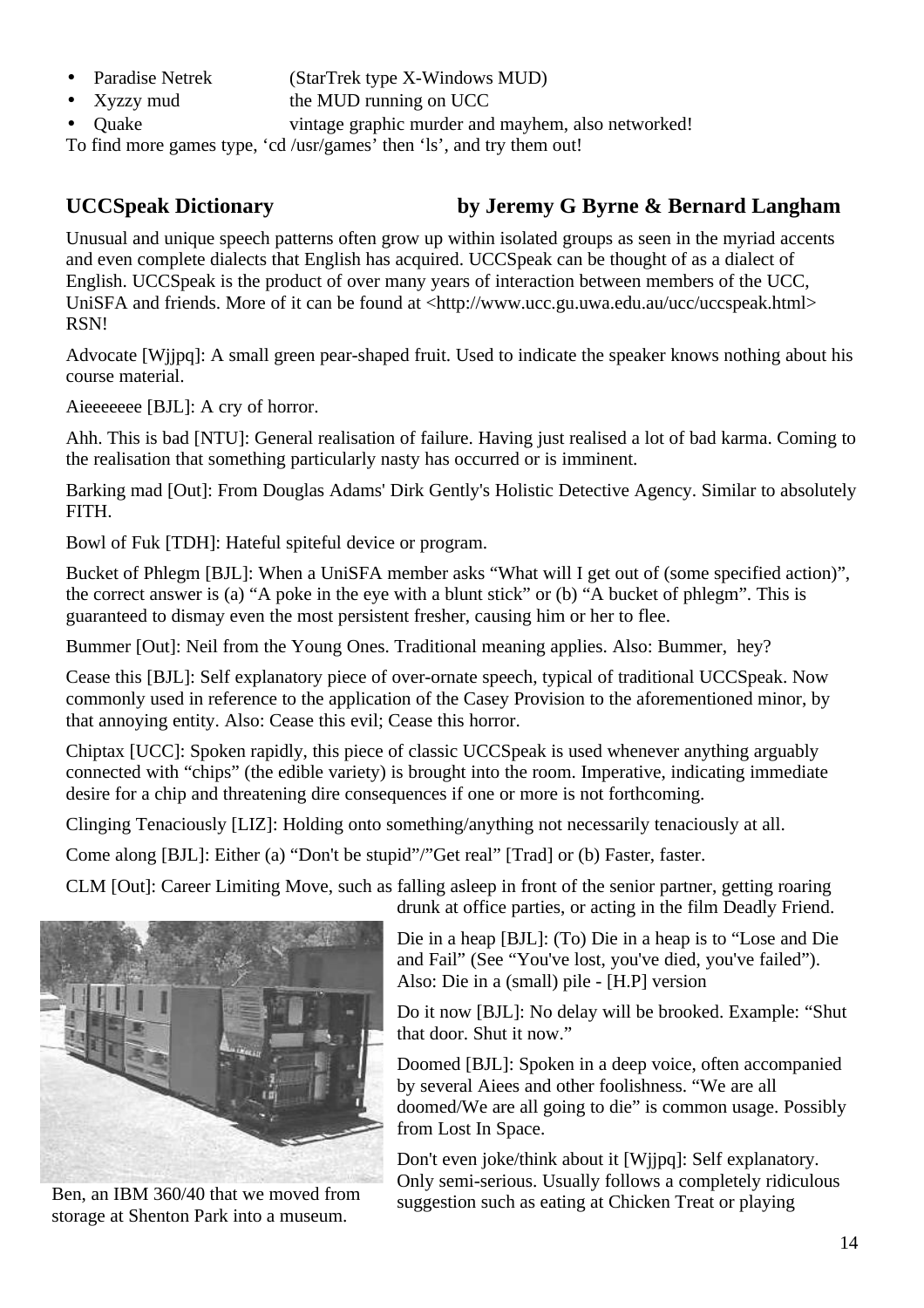Dungeons and Dragons.

Don't explode [DDT]: Bye. Possibly used to avoid saying simply goodbye.

Down Below [BJL]: Early synonym of Destroyed. "We are going Down Below" indicates imminent slaughter. Spoken in a deep melodramatic voice (cf. Doomed). Originally from a classic episode of Blake's Seven in which the heroes were captured by a ludicrous medieval warlord who consigned them to this fate (being thrust through a trapdoor into the dungeons where foul beasties lurked.

Dun gon [Maddog]: Important part of Stupidspeak. Examples of use include "Dun gon died" - similar to Destroyed. "Dun gon bolin" - indicating the speaker/writer has gone bowling etc.

Evil [BJL]: Used to indicate light hearted disapproval or showing companionable agreement with an otherwise "criminal" suggestion or action. Also: Evil, evil, evil (spoken rapidly); Evil is here; Great evil; There is much evil here; You have done great evil.

Fascist [TOM]: Originally used to mock [666]'s use of the word in its proper context to describe certain persons politics. Now used as a light-hearted disapproval, especially Fascist fascist or Fascist scum. Also used when flaming someone you disagree with.

Feh! [BBB]: General discussion of disgust/displeasure.

FITH [Out]: A medico-psychological acronym meaning Fu\*\*ed In The Head. Has a long and distinguished history in Perth Fandom (was used as the name of a Fanzine several years back). Spoke rapidly with the hope that the hearer doesn't understand. Also: Completely FITH [esp. Wjjpq]

Foul [BJL]: Alternative for Vile, Evil etc. The frequent use of this term derived from Tim the Enchanter in Holy Grail: "A monster so foul, so cruel" etc.

Goes to eleven [MIK]: Derived from the film Spinal Tap, where the (heavy metal) band's amplifiers did this. Used to indicate that the object/idea referred too is the biggest/greatest/largest of its kind.

Greetings [BJL]: Obvious. No UCCSpeaker resorts to 'Hi' or 'Hello' when something more contrived or complicated comes to mind. Similar to Squawk [DGC].

How do you say (thing) [Crim]: The speaker knows perfectly well how to say it, but finds the word/phrase/concept unpleasant.

Icehole [J.D]: Arsehole.

I don't wish to know this/that [Out]: Goon phrase. Similar to Fear it, this phrase show the speaker's reticence to become involved in some problematic situation. I don't understand [MIK]: Used as a despairing cry, this phrase shows the speaker's failure to comprehend, not the meaning of the situation but why it should occur in the first place.

Indeed [BJL]: This word, spoken in tones heavily laced with irony, means that the speaker couldn't disagree more. In the interrogative mode, this word means "Are you quite sure you are such a complete cretin as to suggest that?" Alternatively, the word is used to add weight to a pronouncement, e.g.: Grim indeed, (That is) foolish indeed.

It must not be [???]: Lovecraft-speak similar to "It's not happening." Said with false melodrama. Also: It cannot, must not be.

It's (just) not happening [666]: That will simply not occur, or if it does it will be a Biiiiiiig Error.

It's me, it's me [BJL]: A very silly phrase indeed, used to indicated that the person speaking is (a) present (b) wishes to be acknowledged as such (c) may or may not have just done something of great interest.

It works! [UCC]: Expression of complete disbelief that something just started working.

Joy [LIZ]: Often, but not always sarcastic. When used sarcastically, the situation involves disappointment. When used normally (especially Joyous), meaning is self explanatory. From the Gilbert and Sullivan opera, The Gondoliers. Also: Joyous; Oh Joy; Joy and Rapture.

Khoool!![SAF]: Great! Fantastic! This is a good thing.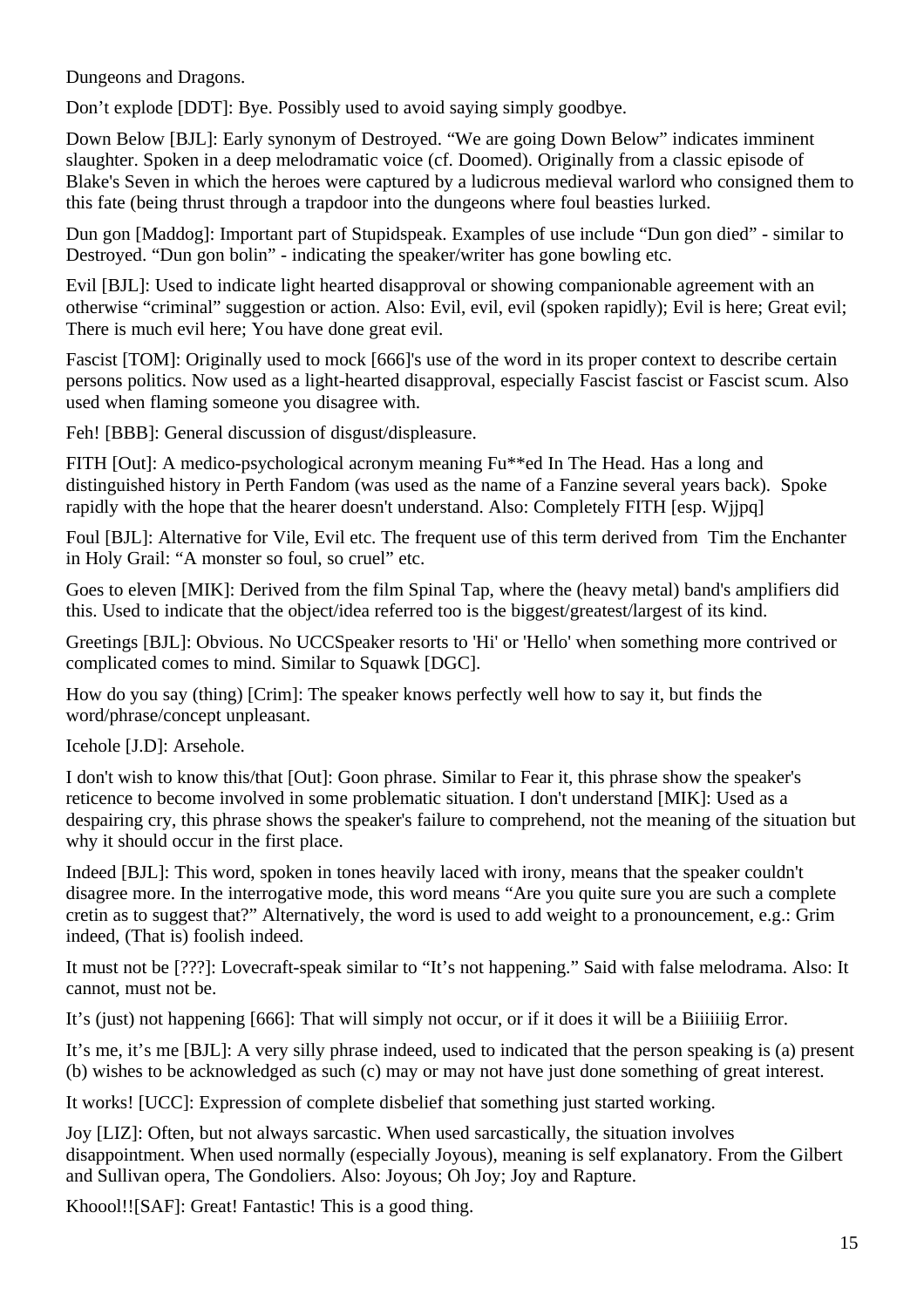Legion [MJH]: Lots. Tons of Foke lores. i.e. tales of security bugs in Solaris that you could drive a double-decker bus through are legion.

Lesbians!!! [ROD]: Always an exclamation, possibly instead of greetings. Often while reading news.

Let me explain [Out]: From Fawlty Towers, used to show the speaker's contempt for the opinion of the recipient. Highly sarcastic. Often accompanied by a jab in the eye. Also: Allow me to explain (even more sarcastic).

Lurking [Out]: From Zork, where the grue is famous for doing this. Ongoing dark existence.

My mother (unpleasant accent) once. Once. [J.D]: Don't do it again, "My mother took my iced coffee once. Once."

No Joy [MIK]: Failure of realisation of a hoped-for outcome, e.g. a frustrated search.

No readily apparent reason [Out]: Obvious. Douglas Adams again. Shame, why can't we think them up?

Non-trivial [ECF]: Cannot be done. Not easily done. Difficult. i.e. Creating an XYZ crane to deliver coke in the club room is a non-trivial exercise.

Numbers beyond counting [???]: Lots and lots.

Real soon now (RSN) [UCC]: A computerese term meaning "never" or "not in the foreseeable future." From software release propaganda. Spoken with a fake American accent, rolling the R's.

RTFM [UCC]: Read the Fu\*\*ing Manual. Standard computerese response to a question about the operation of a computer. If no manual exists, the questioner may be told 'WTFM' (Write the Fu\*\*ing Manual).

Sheet, sunovbeech [Maddog]: Shit, son of (a) bitch.

Social Criminal [666]: Rick Hopkins (originally). Indicates someone who performs an evil action, usually fairly minor, like driving off and leaving someone stranded in the centre of Perth. Not to be taken seriously.

Sununabeech [J.D]: Son of a bitch.

Type-Thingy [LIZ}: A Goon Show phrase. Used as follows: "Pass me the pencil-type-thingy" or "It was a spaceship-type-thingy." Meaningless. Or is it?

Uh, uh, uh, uh [Out]: From "The Count" of Sesame Street fame, used as an evil laugh for No Readily Apparent Reason.

Unbelievable [BJL]: A piece of classic UCCSpeak indicating the speaker's inability to further suspend disbelief. Pronunciation must be heard to be believed.

VAXLART [UCC]: Approximately 1.3m of cadmium plated steel that lives underneath a VAX 11/7x0. Useful as a blunt trauma weapon during committee meetings.

Vukoff [MIF]: Fu\*\* Off.

Works for me [Out]: From the American series Hunter, this phrase indicates the speaker's general approval of a situation or outcome.

Wwwhhoooooohh [Crim]: "I really, seriously don't believe this is about to happen." Usually repeated.



The Mars Pathfinder mission – one of the great images you can download from the Internet.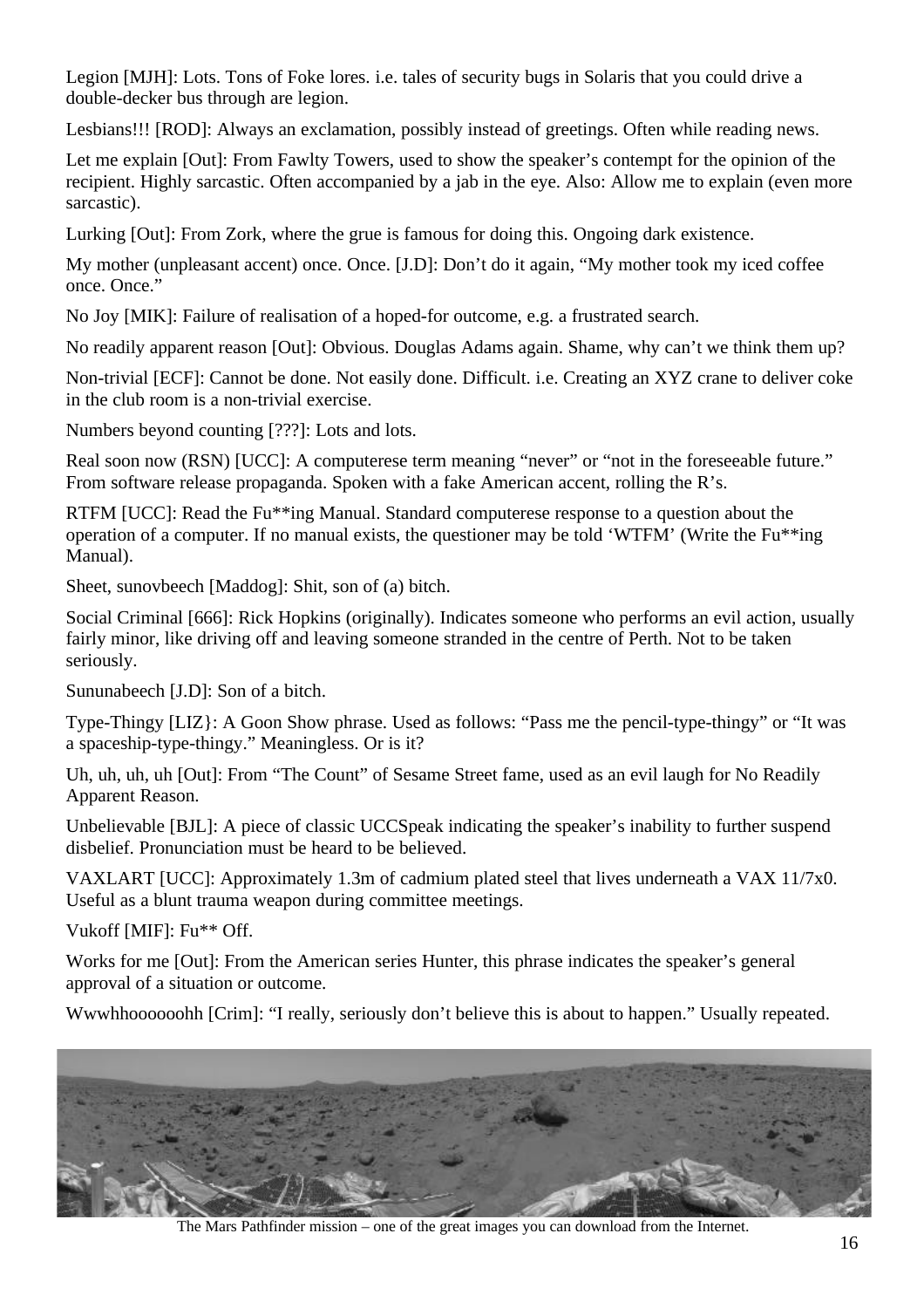The habit of electronic engineers at the UCC.

Solder sniffing is essentially the consumption of resin core type solder through the nostrils. Naturally, you don't consume all the solder, just the nice smelling parts (lead, pine, resin..)

The equipment used to partake the solder are very simple. You need a hot metal rod to melt the solder and some solder. A nose is also useful but not essential. You just lose some of the effect.

A soldering iron is an obvious choice to melt the solder for solder sniffing. A popular misconception is that the soldering iron was created to manufacture and repair electronic circuits. In actual fact it was manufactured for the express purpose of solder sniffing! Using a soldering iron also has the advantage that if anyone asks what you are doing then you can smartly reply, "Repairing the watzit". Of course, the actual fact is that you don't know anything about the watzit has nothing to do with it!

Suitable solder is commonly available from most electronic shops. It contains about 60% tin and 40% lead with some pine resin thrown in for an addictive smell. So far there are no regulations on the sale of solder so most people are safe. On some occasions, when repairing old equipment you smell the rare fragrance of old solder. I am not sure of the type of resins used in this type of solder but it smells good!

The method of solder sniffing is also quite simple. Melt some solder on the soldering iron, Move your nose to the wafts of solder and inhale deeply. Feels good doesn't it! There is much more satisfaction doing it on a cold day, you get a warm all over feeling.

The University Computer Club has all the necessary equipment (including old circuit boards) to keep your solder addiction satisfied. So come and join all the other solder sniffers on campus!

# **No more light bulb jokes! by James Bromberger**

How many systems administrators does it take to change a light bulb? None, they just keep everyone out of the room.

How many IBM engineers does it take to screw in a light bulb? None. They just let Marketing explain that "Dead Bulb" is a feature.

How many Microsoft engineers does it take to screw in a light bulb? None. They just define darkness as an industry standard.

How many Apple employees does it take to screw in a light bulb? Seven. One to screw it in and six to design the T-shirts.

How many hardware engineers does it take to change a light bulb? None. "We'll fix it in software."

How many software engineers does it take to change a light bulb? 1. None. "We'll document it in the manual." 2. None. "It's a hardware problem."

How many Unix support staff does it take to screw in a light bulb? RTFM!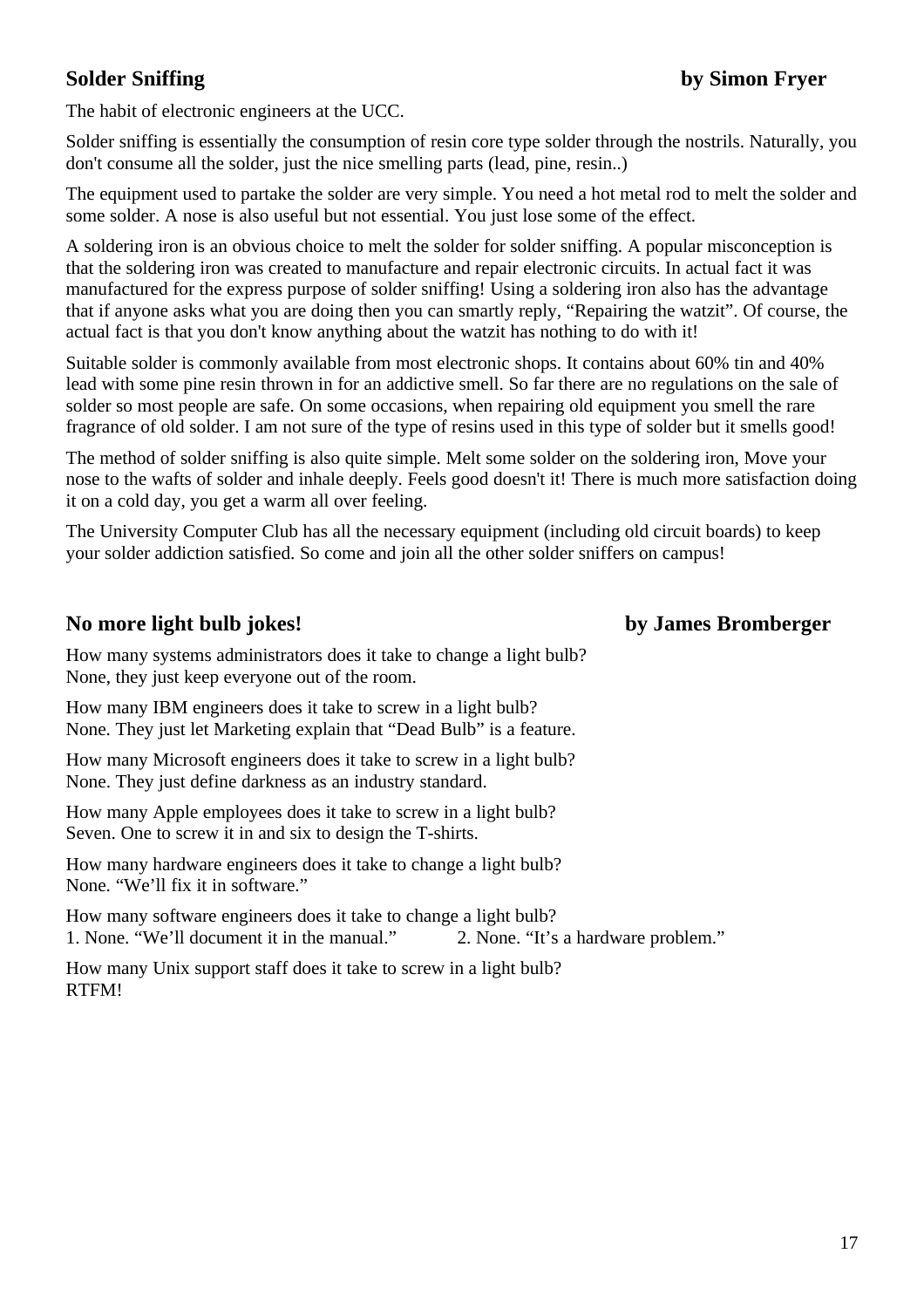# **The Drink Dispensing System, and Account Balance by Nick Bannon**

The *short* version: find someone in coke group, give them money to put on your credit account, log in and type 'dispense'.

Without a doubt, 'dispense' is the single most important program to life at the UCC. Over the years, it has mutated from a simple way to get drinks from the Coke machine (see

http://www.ucc.gu.uwa.edu.au/drink/) to a vital UCC accounting, user-pays network services, and even password and username checking.

The UCC coke machine does not accept money. To get a drink out of it, you must first get some 'coke credit' into your account. The normal method of doing this is to yell "Is anyone in Coke group here?" Assuming someone said "Yes!", you can ask them to put some credit onto your account, and they will take your money or ask you to put it in the UCC cash box.

Now that's done, you can log into a machine, for example mermaid or starfish, and type 'dispense' at a prompt. This will bring up a menu of what's currently available, along with your account balance. Use the arrow keys to move up or down, or type in the number of what you'd like. Pressing



The Coke machine.

<RETURN> (i.e. hitting the return key) will choose whatever the arrow is pointing to, and <ESCAPE> or 'q' will quit without choosing anything.

If you dispense a drink, you should hear the machine in action within a few seconds, and you can go and pick up your chosen can. You'll notice that in the bottom half of the menu, there are other choices. These let you pay for other items, conveniently, with your credit. If you make a call outside the University of Western Australia from the club telephone you must dispense a 'phone' to pay for the call (or put 30c in the cash box). If you print something on Beige's laser printer, you must dispense a 'laserprint' for each page.



beige's laser printer

These aren't done automatically, and for items like snacks (when we have a snack machine!) or Viper (a bottled caffeinated beverage) dispense can't tell you if we have any left. The prices are usually set at a random numbers of cents, because we can. Most drinks are between 80c and 90c, with the exception of the more expensive Jolt and Red-Eye.

If you know what you want, you can bypass the menus and type 'dispense <drink name>' (e.g. 'dispense coke', 'dispense mountain dew', or 'dispense mo' for the first thing with a name starting with 'mo'). The system isn't perfect, there can be problems. Sometimes it may just be slow, other times the Coke machine itself will stop working. Keep an eye on your account – mistakes or software problems have given people the wrong balances on many occasions. If in doubt, you can examine the logs that are kept, saying who did what to the system, and when – ask someone in Coke group for help.



**You need an account balance of at least \$1.00 to telnet in from outside PARNET to the UCC.** To see your account balance, type 'dispense acct <your username>'. PARNET include the group of universities in Western Australia, and some of the local ISPs.

Feel free to mail questions, or report problems with the machine, or software, suggestions for drinks to put in, and so on, to cokegroup@ucc.gu.uwa.edu.au. Happy dispensing!

The electronics we put inside.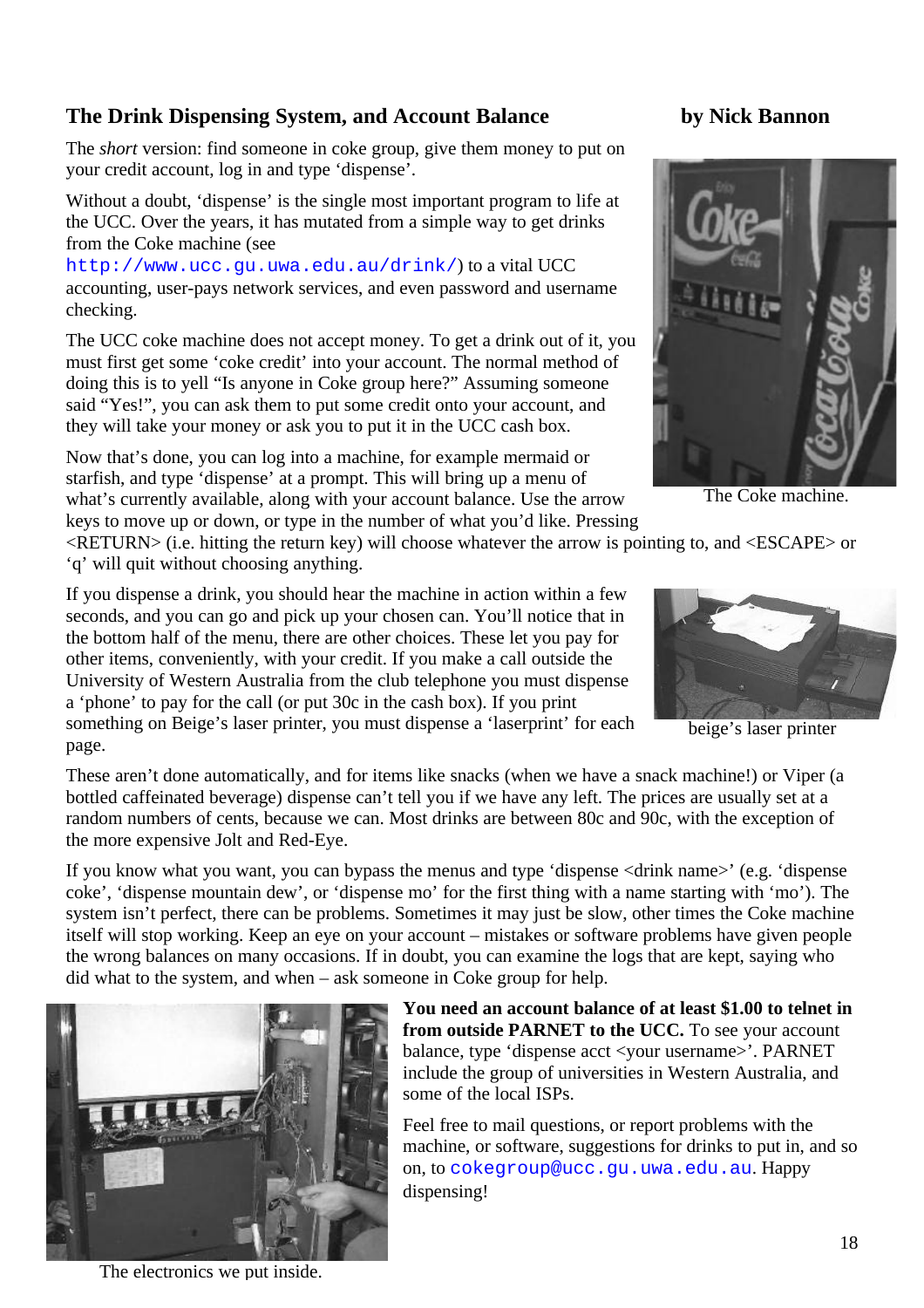# **Flame, IRC, MUDs, Talkers and Emotes by David Chinnery**

Flame has been the UCC's bulletin board since 1990. It has a MUDish feel to it, with message boards, scrabble and Reversi games. Many of the people on Flame have coded some of their own stuff for it, and you can do likewise. To get to flame 'telnet flame.ucc.gu.uwa.edu.au 4242'. Flame is written in LPMUD.

MUDs are multi-user dungeons. Generally, you run around killing monsters and talking to people, going up in levels and experience, until at some stage possibly becoming a wizard (one of the people who codes on the MUD). They're great fun, a good way to socialise and many UCCans use them. Peter Wilsmore lists a few of these on his web page (http://www.ucc.gu.uwa.edu.au/~djinn/muds.html).

IRC is internet relay chat, basically having several relay points set up where information is fed between servers which you connect to. People set up chat "channels" on IRC and may or may not be discussing the particular topic, which is listed for the channel. Type 'man irc' and ask for more details.

"Talkers" are another alternative to IRC, for social conversation which is not usually on a specific topic. It's a great way to meet people around the world and socialise. My favourite one in Australia is called Forest, you can get to it by typing 'telnet forest.progsoc.uts.edu.au 3000'. On Forest is a list of other talkers like Forest, which you can get by typing 'help talkers'. The most significant difference between talkers and IRC is that you telnet directly to a talker, whereas on IRC you can list and connect to different channels from the IRC server you connect to.

There's some other interesting telnet sites on the internet dedicated to various things, especially board games such as *Go*, Shogi, and chess. Check out FICS, the free internet chess server, which you can get to by typing 'telnet ics.onenet.net 5000'.

"Emotes" will appear on most of the places listed above. They're actions by people, sometimes indicated by \*sigh\* or perhaps by a message such as 'Dave grins'. You'll often see these in email as well. \*grin\*



A close up of the Mars Pathfinder from the same 4.6 megabyte image.

Compiled by David Chinnery. Edited by David Chinnery and Simone Collins. Thanks to James Bromberger who put a lot of work into last year's "A handbook for first time members." A large amount of this was typed out again and/or modified for this edition. Many thanks to everyone who submitted articles.

© 1998 University Computer Club.